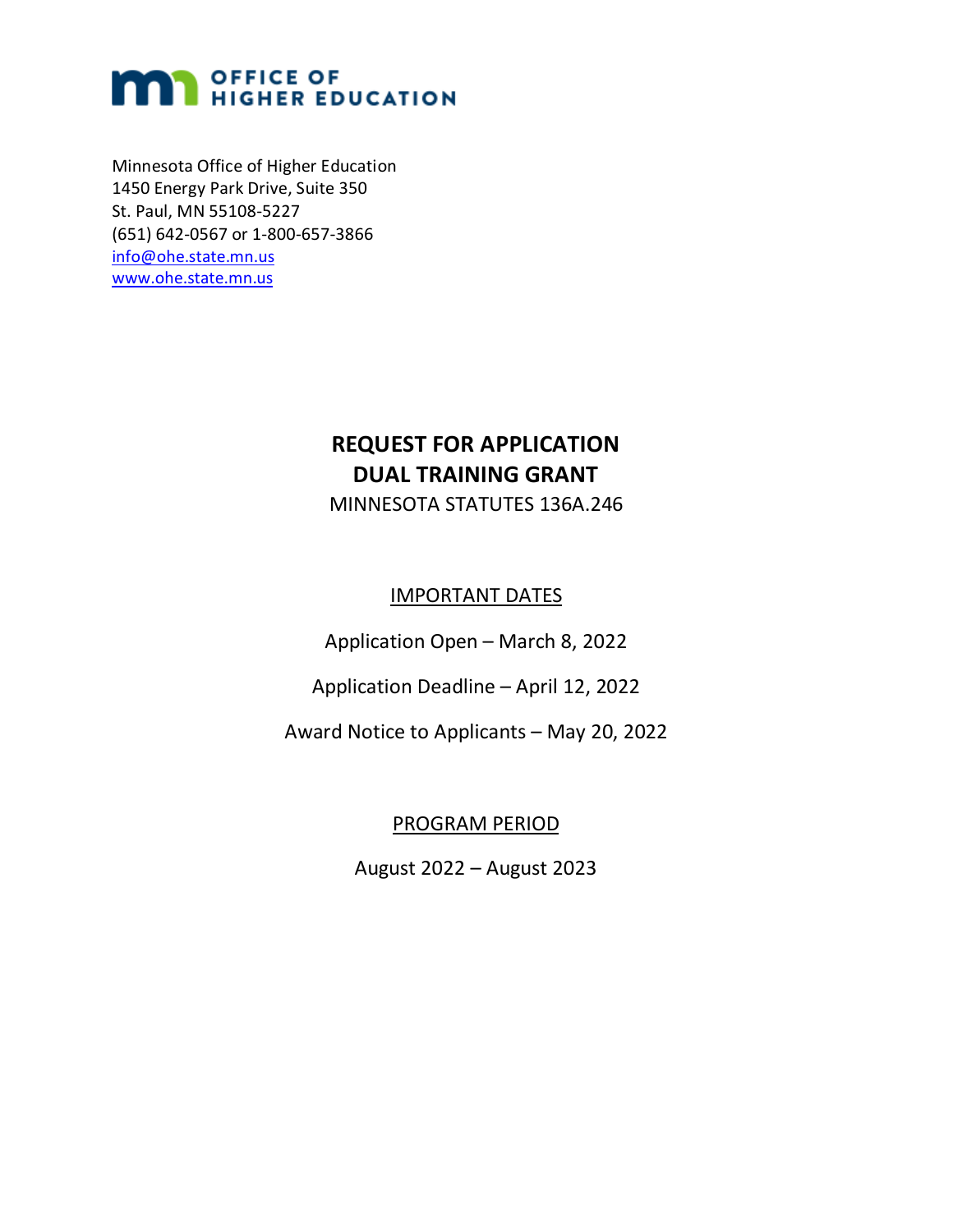# **Table of Contents**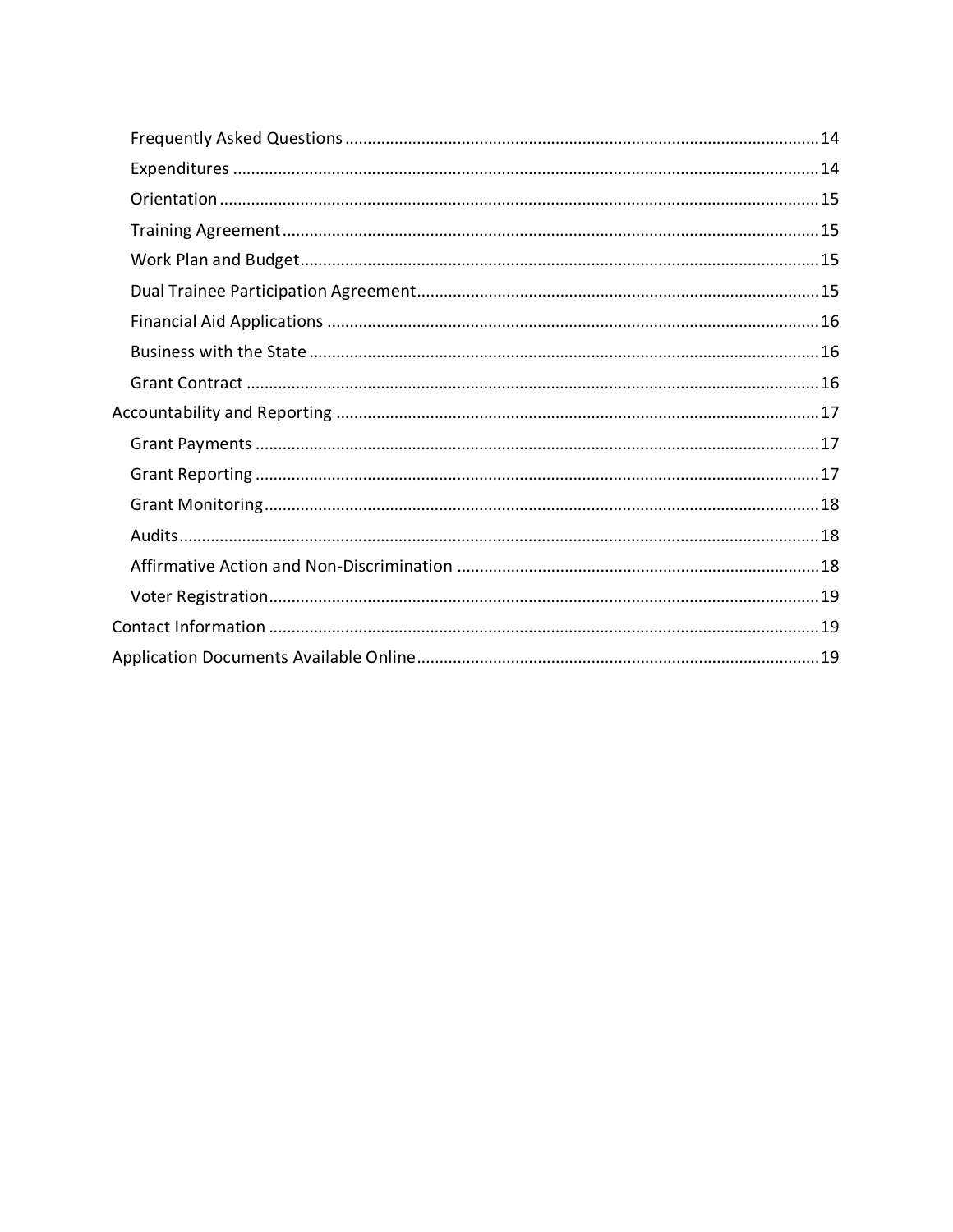#### **REQUEST FOR APPLICATION: DUAL TRAINING GRANT** MINNESOTA STATUTE 136A.246

# <span id="page-3-0"></span>**Grant Overview**

In support of Minnesota Dual-Training Pipeline [\(http://www.dli.mn.gov/pipeline\)](http://www.dli.mn.gov/pipeline) and in response to Minnesota employers, the 2015 Minnesota Legislature established the Dual Training Competency Grants (DTG) program [\(https://www.ohe.state.mn.us/mPg.cfm?pageID=2160\)](https://www.ohe.state.mn.us/mPg.cfm?pageID=2160). The Minnesota Office of Higher Education (OHE) is responsible for administering the DTG program while working in consultation and collaboration with the Minnesota Department of Labor and Industry (DLI) who isresponsible for administering Minnesota Dual-Training Pipeline. The statute governing the grant program is located in Minnesota Statues 136A.246 Dual Training Competency Grants [\(https://www.revisor.mn.gov/statutes/cite/136A.246\)](https://www.revisor.mn.gov/statutes/cite/136A.246).

The DTG program is a funding source that generates collaborative and strategic educational solutions between employers and training providers across Minnesota. The dual-training model pairs on-the-job training with formal related instruction to create a robust learning environment resulting in skilled employees and enhanced company culture. Registered apprenticeship programs have a long history in Minnesota, and the DTG program can successfully act as a gateway to apprenticeship by leveraging many of the techniques utilized in apprenticeship models to help employers upskill their workforce.

Employers or organizations of employers may apply for DTG funds to train employees (dual trainees) in occupations for which Minnesota Dual-Training Pipeline has identified competency standards among the four industries of Advanced Manufacturing, Agriculture, Health Care Services and Information Technology. The DTG reimburses grantees for related instruction costs of tuition, fees, required books, and required materials of their dual trainees. Related instruction supported by the DTG must result in a completion of an industry-recognized degree, certificate, or credential.

Employers engaged in Minnesota Dual-Training Pipeline are not required to apply for the DTG program. The grant is one resource for financially supporting related instruction of dual-training programs. In addition, employers applying for the DTG program are not required to have or pursue registered apprenticeship. The grant utilizes techniques of the apprenticeship-model and promotes flexibility in the design of training.

# <span id="page-3-1"></span>**Funding Availability**

Total appropriation for DTG during Fiscal Year 2022 was \$2,000,000. Of the appropriation, up to an allocation of \$100,000 is for agency administrative costs. The total amount remaining for grant awards is \$1,900,000.

This is the eleventh release of the request for application. Based upon current grant utilization among grantees and received appropriations, up to **\$2,500,000** is available for this grant round. Any future grant rounds will be contingent upon available funds. The intention is to award as many grants as possible within the means of available funds.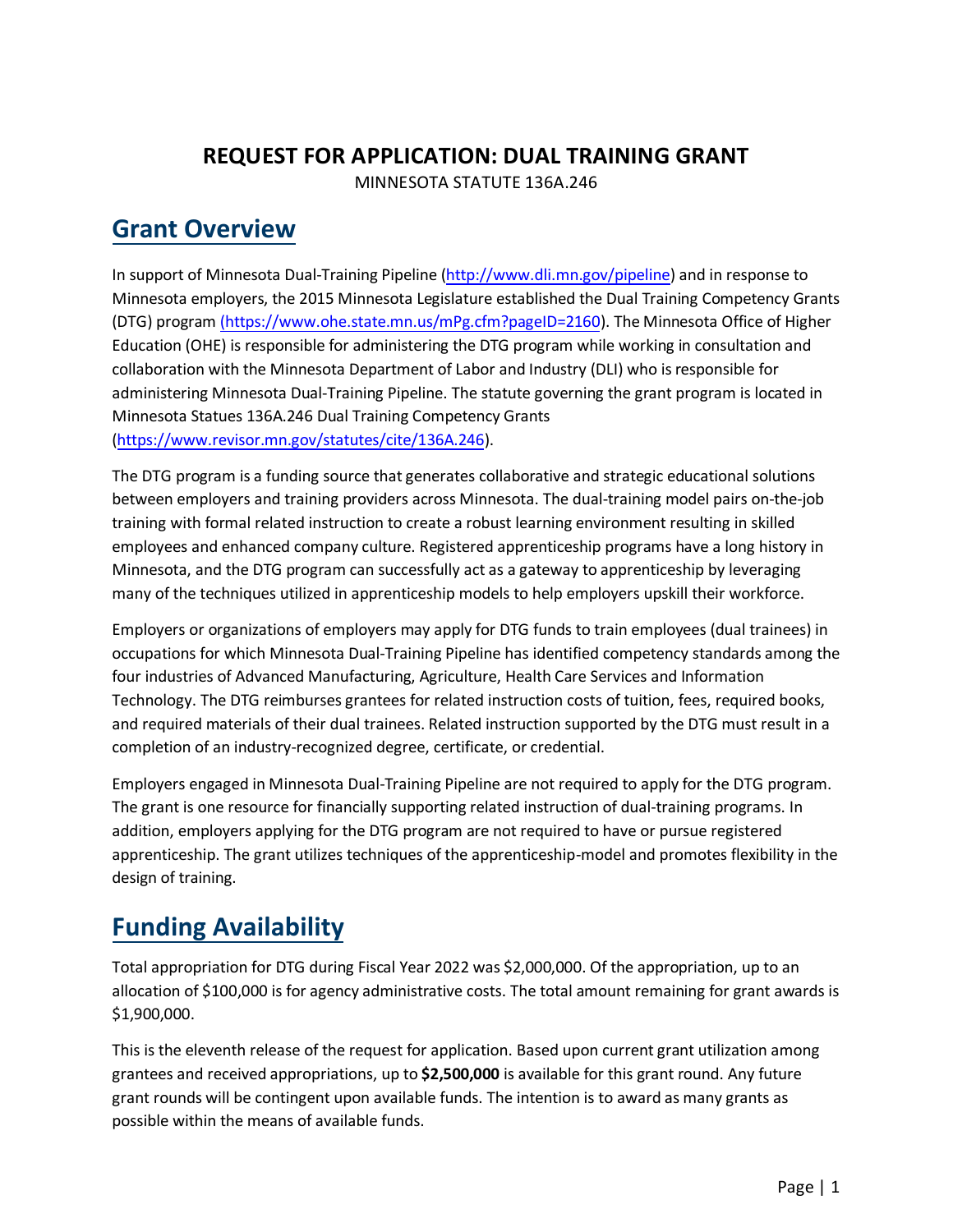The maximum individual grant award is **\$150,000** per applicant with a **\$6,000** per dual trainee maximum. Awards can only be used toward the costs of related instruction (tuition, fees, required books, and required materials). Any related instruction costs over \$6,000 per dual trainee will be the responsibility of the grantee and/or dual trainee. Each dual trainee may only benefit from the DTG for a maximum of **four years** in a lifetime. The years of participation do not need to be consecutive.

In addition, a dual trainee cannot be included in coinciding grant rounds. For example, if a dual trainee is participating in a grant round that operates from September to August, the dual trainee cannot also participate in a separate grant round that operates from January to December because several months would overlap.

A committee representing content and community specialists with regional knowledge will review and score applications through a competitive process. OHE will notify applicants and announce grantees in **May 2022**. If selected, a grantee may only incur eligible expenditures when the grant contract is fully executed and the grant has reached its effective date. Related instruction coursework and charges cannot begin until the grant contract is effective. OHE is not permitted to make an exception to this rule.

# <span id="page-4-0"></span>**Eligibility**

### <span id="page-4-1"></span>**Eligible Applicant**

An eligible applicant must meet all of the following:

- Be an employer or organization of employers, which include the following categories:
	- o For-Profit Organization: an organization formed for the purpose of earning a profit.
	- o Non-Governmental (Non-Profit) Organization: a nonprofit, also known as a charitable organization, which is formed for the purpose of fulfilling a mission to improve the common good of society rather than to acquire and distribute profits. The organization meets the definition in Minnesota Statues 390.50 Solicitation of Charitable Funds, Subdivision 4 [\(https://www.revisor.mn.gov/statutes/cite/309.50#stat.309.50.4\)](https://www.revisor.mn.gov/statutes/cite/309.50#stat.309.50.4) and meets the definitions defined in the Internal Revenue Service code, with the most common type being a 501 (c) (3).
	- o Municipality: a county, town, city, school district, or other municipal corporation or political subdivision of the state. The organization meets the definition in Minnesota Statutes 471.345 Uniform Municipal Contracting Law, Subdivision 1 [\(https://www.revisor.mn.gov/statutes/cite/471.345\)](https://www.revisor.mn.gov/statutes/cite/471.345). Municipality includes Minnesota State Colleges and Universities system.
	- o State Agency: any state officer, employee, board, commission, authority, department, entity, or organization of the executive branch of state government. The organization meets the definition in Minnesota Statutes 16B.01 Definitions, Subdivision 2 (https://www.revisor.mn.gov/statutes/cite/16B.01).
	- o Tribal Sovereign Nation: any Indian tribe acknowledged as a sovereign nation by the U.S. constitution.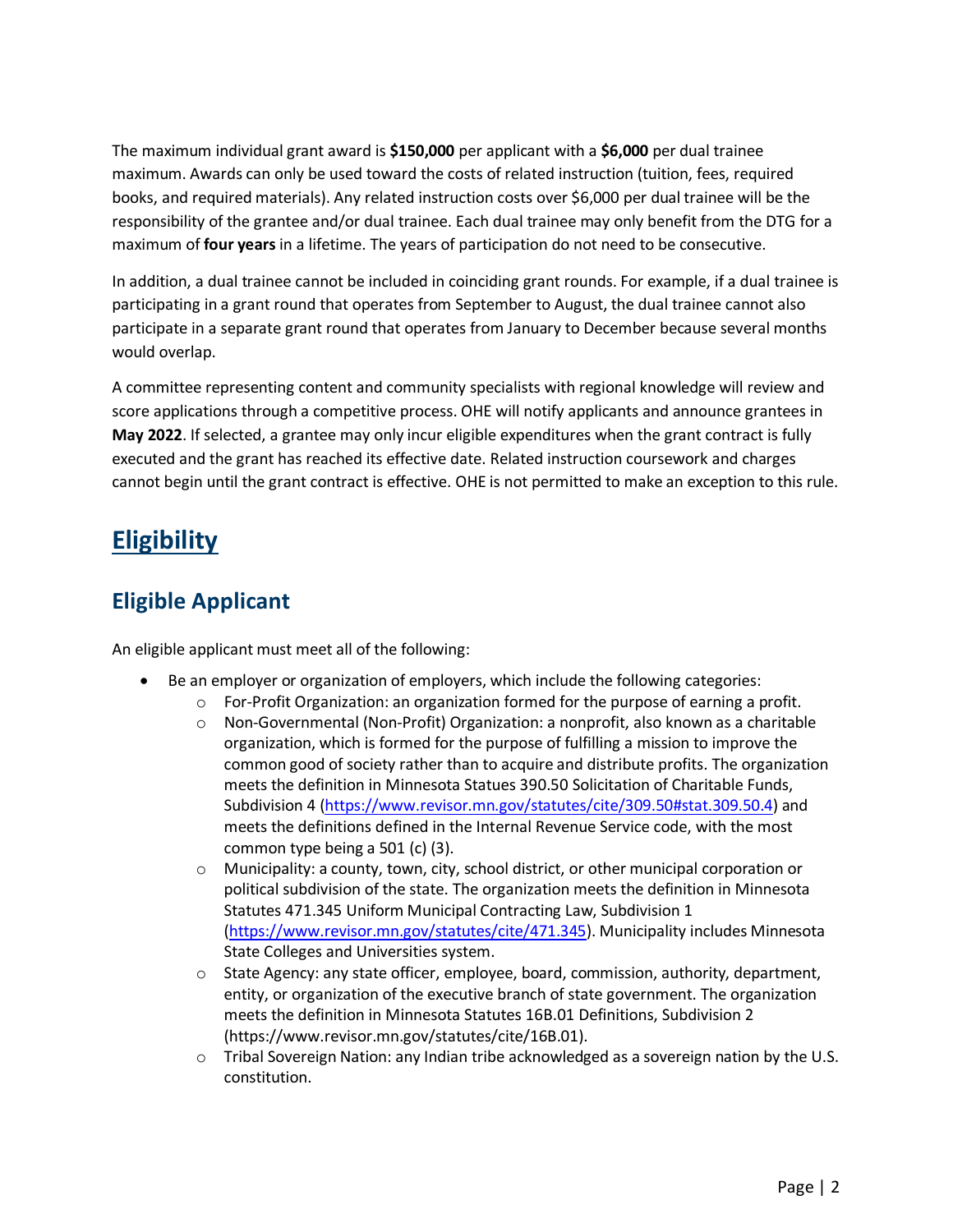- Have or will have a dual-training program which meets competency standards through means of on-the-job training by the employer and related instruction by an eligible training provider
- Employ or will employ an eligible dual trainee
- Have or will enter into agreement with a training provider
- If annual gross revenue exceeds \$25,000,000 in the previous calendar year, pay for at least 25% of the training provider's charges for the eligible training
	- $\circ$  Wages and/or in-kind contributions cannot be considered as part of the 25%
- If a current or prior DTG recipient, be in good standing on all grant requirements
- If a recipient of other Minnesota State grant programs, be in good standing on all grant requirements

#### <span id="page-5-0"></span>**Eligible Dual Trainee**

An eligible dual trainee must meet all of the following:

- Employed (new hire or incumbent) by eligible applicant or employer partnering with eligible applicant
- Physically work at a permanent work location within Minnesota
- Has not attained occupational competency standards prior to the commencement of training
- Will earn an eligible industry-recognized degree, certificate, or credential upon completion of dual-training program

#### <span id="page-5-1"></span>**Eligible Training**

Related instruction is an opportunity for dual trainees to learn the fundamentals of occupations through formal training from a training provider. An eligible related instruction program must meet all of the following:

- Provided by an eligible training provider
- Meets one or more identified competency standards
- Instructor-led for a majority of the training
- Results in the dual trainee receiving an eligible industry-recognized degree, certificate, or credential

OHE does not require a minimum number of related instruction credits and/or hours to be eligible for the DTG. However, the dual trainee should be able to complete related instruction within the four year grant maximum.

#### <span id="page-5-2"></span>**Eligible Training Provider**

An eligible related instruction training provider must operate legally in Minnesota by meeting one of the following standards: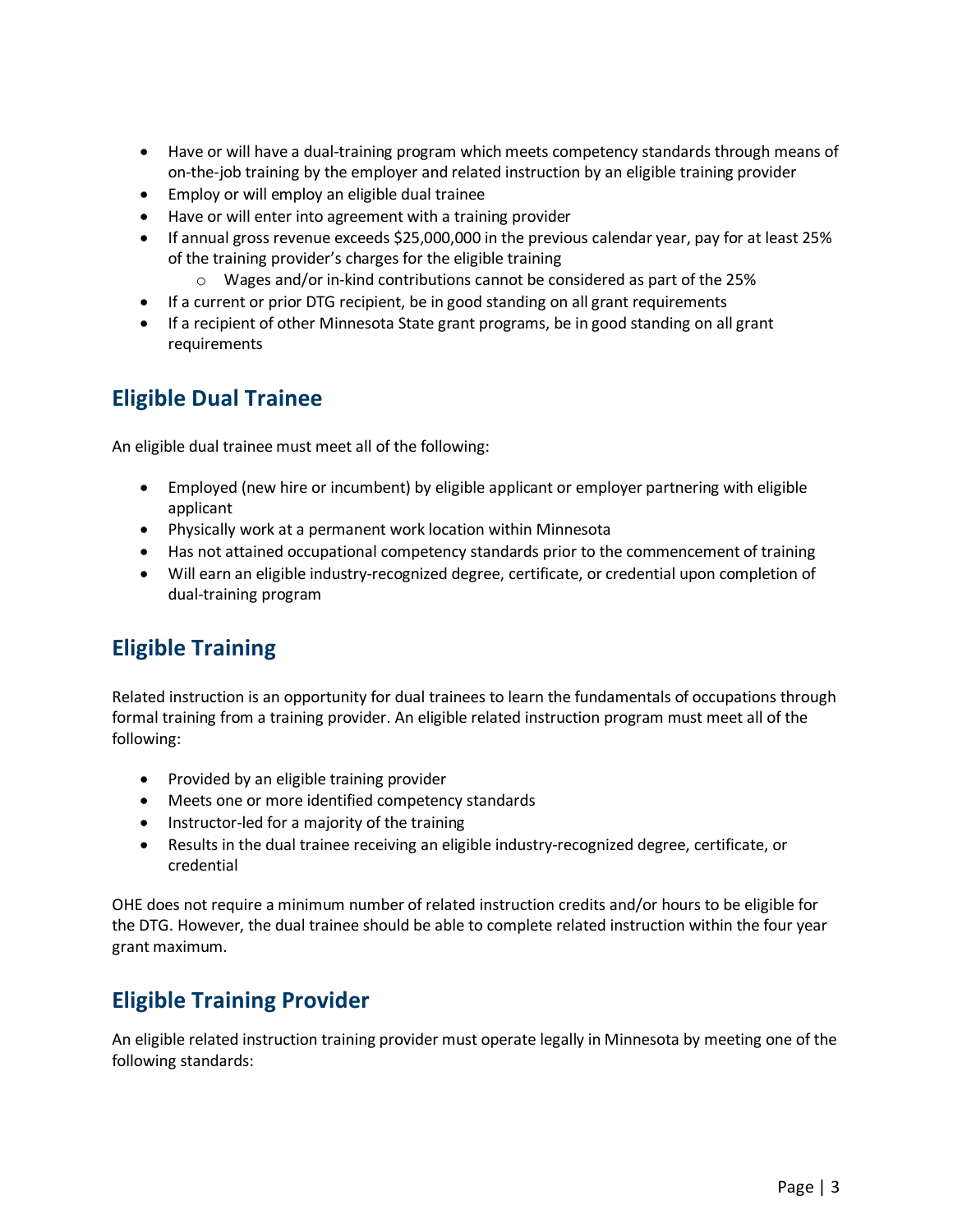- Operated by the Board of Trustees of the Minnesota State Colleges and Universities or the Board of Regents of the University of Minnesota
- Registered as a postsecondary institution by OHE
	- o Registered Colleges<http://www.ohe.state.mn.us/sPages/PIRInsts.cfm>
- Licensed as a postsecondary institution by OHE
	- o Licensed Career Schools <http://www.ohe.state.mn.us/sPages/141Insts.cfm>
- Exempt from provisions of 136A.822 to 136A.834 or 136A.61 to 136A.71 as approved by OHE:
	- o 136A.653 Exemptions for Registered Schools
	- o 136A.657 Exemptions for Degree Granting Religious Schools
	- o 136A.658 Exemptions for SARA Schools
	- o 136A.833 Exemption for Licensed Schools
	- o 136A.834 Exemptions for Non-degree Religious Schools

OHE collaborates with DLI to maintain a Related Instruction Inventory

[\(http://www.dli.mn.gov/business/workforce/pipeline-related-instruction-inventory\)](http://www.dli.mn.gov/business/workforce/pipeline-related-instruction-inventory) for each industry that includes known education or training programs related to approved dual-training occupations. Applicants are not required to partner with the training providers listed on the inventory. The purpose of the inventory is to be a general guide and provide potential options for DTG applicants.

#### In addition, OHE hosts a Dual Training Provider Directory

[\(http://www.ohe.state.mn.us/sPages/DTGDir.cfm?sort=div\)](http://www.ohe.state.mn.us/sPages/DTGDir.cfm?sort=div) which may be used as a resource to better streamline communication between applicants and training providers. Lastly, OHE provides an online search tool [\(http://www.ohe.state.mn.us/sPages/instMap.cfm\)](http://www.ohe.state.mn.us/sPages/instMap.cfm) for applicants to seek out colleges and career schools in Minnesota.

### <span id="page-6-0"></span>**Eligible Industry-Recognized Degree, Certificate, or Credential**

An eligible industry-recognized degree, certificate, or credential must be one of the following:

- Certificates, diplomas, or degrees issued by a postsecondary institution
- Registered apprenticeship certifications or certificates
- Occupational licenses or registrations
- Certifications issued by, or recognized by, industry or professional associations
- Other certifications as approved by the commissioner

Certificate of completion programs, continuing education credits, individual courses, and professional development training are not eligible for DTG funds.

#### <span id="page-6-1"></span>**Eligible Industries & Occupations**

All corresponding occupational competency model pyramids are located online with the Minnesota Dual-Training Pipeline at [http://www.dli.mn.gov/pipeline.](http://www.dli.mn.gov/pipeline) Any occupation followed by an asterisk (\*) was recently added or updated in 2022. Eligible industries and occupations include: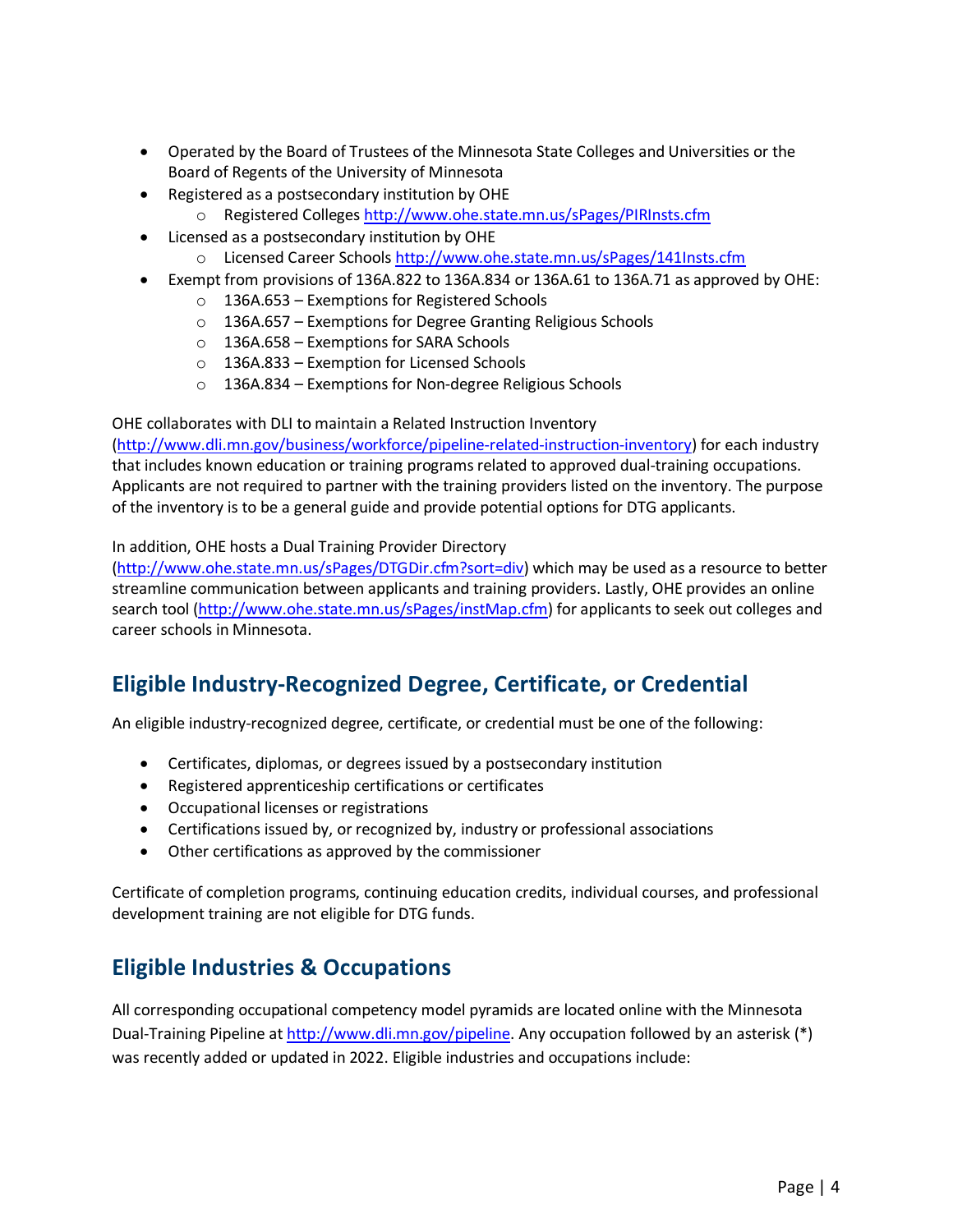#### <span id="page-7-0"></span>**Advanced Manufacturing**

- Computer Numerical Control (CNC) Programmer
- Coordinate Measuring Machine (CMM) Programmer
- Extrusion Molding Technician
- Flexo Technician
- Injection Molding Technician
- Logistics and Supply Chain Manager
- Machinist/Tool and Die Maker
- Machinist/CNC Operator
- Maintenance and Repair Worker
- Manufacturing Engineer
- Manufacturing Production Supervisor\*
- Mechatronics Technician
- Print Press Operator
- Quality Assurance/Food Safety Supervisor
- Quality Assurance Technician
- Robotics Operator
- Safety Technician
- Solderer
- <span id="page-7-1"></span>• Welder

#### **Agriculture**

- Agriculture Equipment Mechanic
- Agriculture Finance/Lender
- Agronomist
- Application Technician
- Crop Farm Manager
- Farm Animal Manager
- Grain Merchandiser
- Horticulture Farm Manager
- Meat Cutter/Meat Processor\*
- Quality Assurance/Food Safety Supervisor
- Swine Technician (grow finish)
- <span id="page-7-2"></span>• Swine Technician (sow farm)

#### **Health Care Services**

- Addiction Specialist
- Certified Nursing Assistant (CNA)
- Community Health Worker
- Community Paramedic
- Critical Care Nurse
- Dental Assistant
- Dental Hygienist
- Dental Therapist\*
- Electronic Health Records Specialist
- Emergency Medical Technician (EMT) to Paramedic Pathway
- Emergency Room Nurse\*
- Health Support Specialist
- Licensed Practical Nurse (LPN)
- Medical Assistant
- Medical Laboratory Assistant
- Medical Laboratory Scientist\*
- Medical Laboratory Technician
- Ophthalmic Technician
- Pharmacy Technician
- Phlebotomist
- Physical Therapy Assistant\*
- Positive Support Analyst\*
- Positive Support Specialist\*
- Psychiatric/Mental Health Technician In-Patient
- Psychiatric/Mental Health Technician Out-Patient
- Radiologic Technologist
- Registered Nurse (RN)
- Respiratory Therapist
- Senior Living Culinary Manager
- Surgical Technologist
- Wound, Ostomy and Continence Nurse (WOC)

#### <span id="page-7-3"></span>**Information Technology**

- Application Developer\*
- Business Intelligence Developer/Architect\*
- Cloud Architect\*
- Computer User Support Specialist\*
- Data Science/Artificial Intelligence Machine Learning Specialist\*
- Database Administrator\*
- Information Security Analyst/Specialist\*
- IT Project Planner/Manager\*
- Network Engineer\*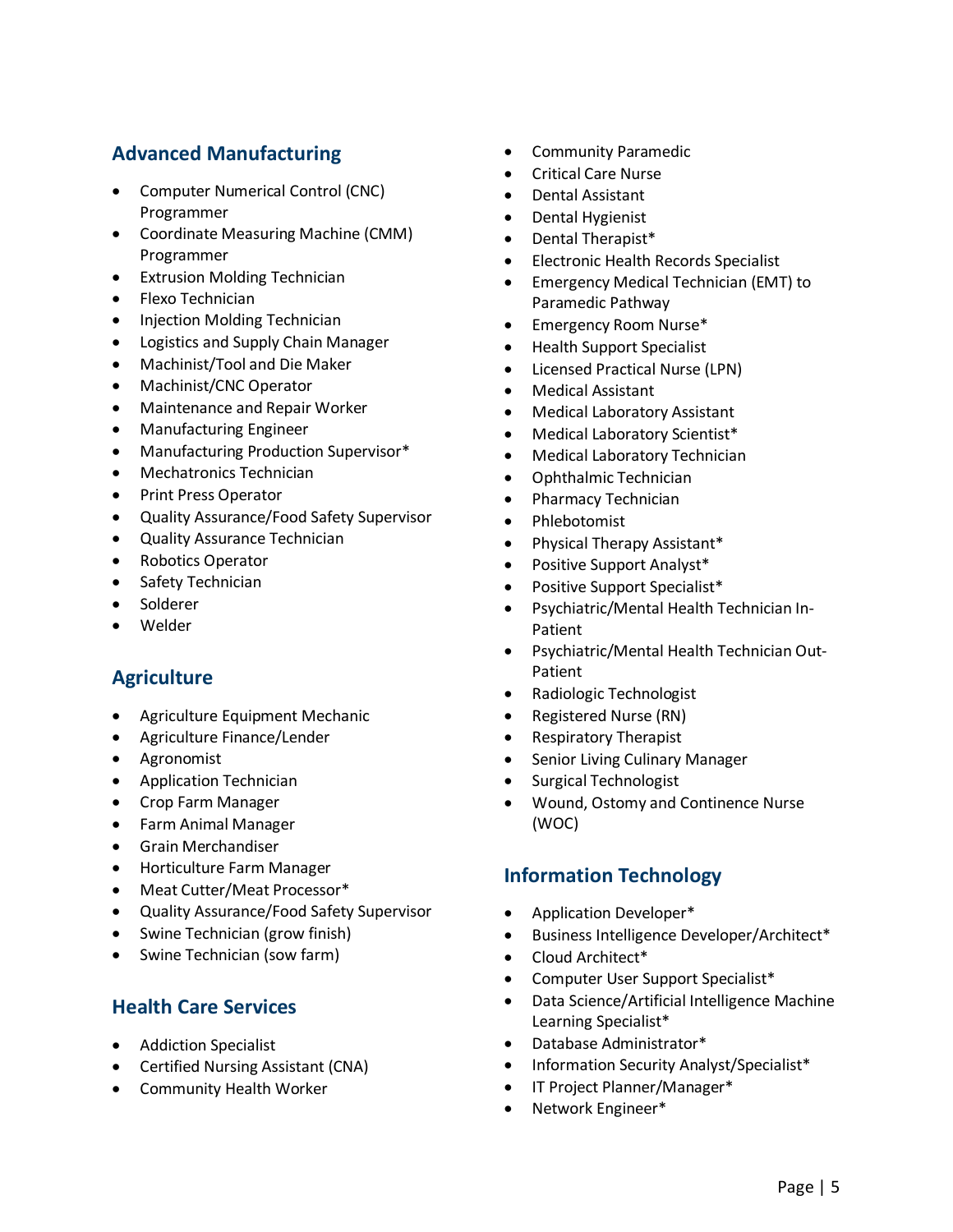- Software Engineer/Developer\*
- Testing and Quality Assurance Analyst\*
- Web Developer Back End \*
- Web Developer Front End \*

If an applicant wants to pursue training in an occupation not currently eligible for the DTG, the applicant may consult with Minnesota Dual-Training Pipeline about eligibility for a future grant round.

### <span id="page-8-0"></span>**Eligible On-the-Job Training**

On-the-job training is hands-on instruction and support completed within the workplace. Instructors of related instruction cannot also provide supervision of on-the-job training tasks. On-the-job training does not include related instruction coursework in which a dual trainee is receiving credit and/or there is training provider costs associated with the coursework (examples – practicum, clinical, internship). Dual trainees must earn regular wages during on-the-job training.

Guidance for Effective On-the-Job Training[: http://www.dli.mn.gov/business/workforce/guidance](http://www.dli.mn.gov/business/workforce/guidance-effective-job-training)[effective-job-training](http://www.dli.mn.gov/business/workforce/guidance-effective-job-training) 

Basics of On-the-Job Training:

- Goals of on-the-job training
- Types of on-the-job training

Five Common Types of Effective On-the-Job Training:

- Job Shadowing
- Mentorship
- Cohort-based training
- Tracking on-the-job training
- On-the-job training roles are clear
- Assignment-based project evaluation
- Discussion-based training

Applicants have flexibility in designing on-the-job training plans. OHE does not require a minimum number of on-the-job training hours to be eligible for the DTG. However, on-the-job training must include at least one of the five common types of effective on-the-job training. Also, on-the-job training tasks must correlate with related instruction coursework.

# <span id="page-8-1"></span>**Competitive Priorities**

<span id="page-8-2"></span>OHE prioritizes awards to previous grantees with continuing dual-trainee populations as a means to support the completion of eligible degrees, certificates, and credentials. Grantees with continuing dualtrainee populations must apply for the grant each year, because the grant does not automatically renew. A dual trainee may benefit from the DTG for a maximum of four years in a lifetime. The years of participation do not need to be consecutive.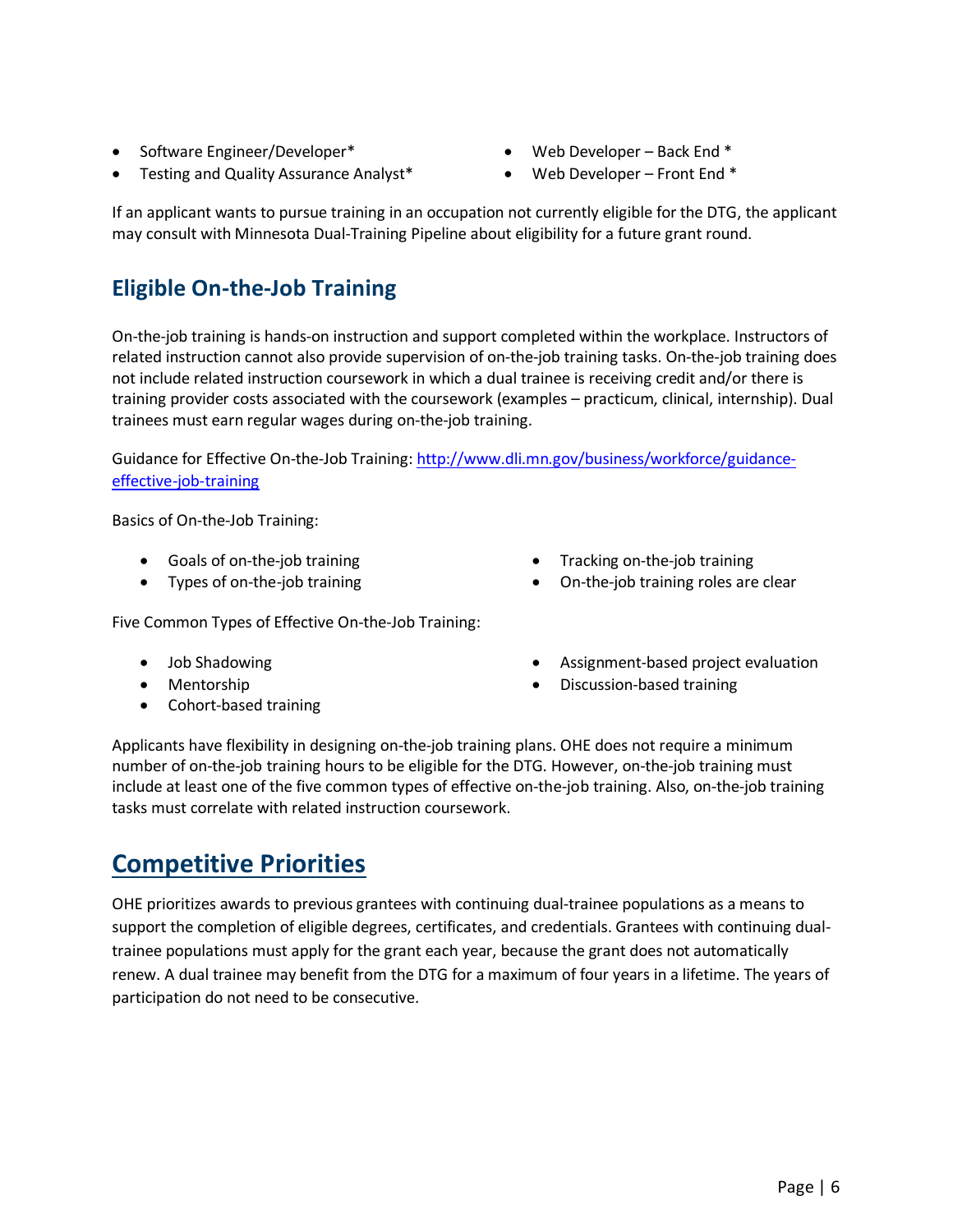# **Collaboration**

Applicant collaboration is permissible when an organization of employers is applying for the grant on behalf of multiple employers. The organization should collaborate with various employers to ensure feasibility and accuracy of dual-training program details. The organization is responsible for submitting all application documents and meeting all responsibilities detailed in this request for application. Examples of organizations include but are not limited to industry membership organizations, economic development organizations, and chambers of commerce.

Applicants and training providers may collaborate on the content of the application. Applicants must write and submit applications.

# <span id="page-9-0"></span>**Selection Criteria and Weight**

A review committee of community experts convenes to review and utilize a rubric to score applications on the following 100-point scale:

- 1. The dual-training program is robust and complete (**50 Points**):
	- a) Related instruction supports the occupation and aligns with Minnesota Dual-Training Pipeline dual-training competencies (20/50 Points)
	- b) On-the-job training supports the occupation and aligns with Minnesota Dual-Training Pipeline dual-training competencies (20/50 Points)
	- c) Related instruction correlates with on-the-job training (10/50 Points)
- 2. The applicant demonstrates ability to recruit, train, and retain dual trainees who are recent high school graduates or who recently passed high school equivalency tests (**10 Points**).
- 3. The applicant demonstrates effort to recruit, train, and retain dual trainees who are of diverse populations and populations experiencing inequities and/or disparities. Diverse populations may include racial and ethnic communities, including American Indians; LGBTQI communities, disability status, veterans, and geographic diversity within and across Minnesota (**10 Points**)
- 4. Direct costs of related instruction (tuition, fees, books, and materials) are minimized for dual trainees (**10 Points**)
- 5. Dual trainees will have additional employment opportunities as a result of dual training (**10 Points**)
- 6. Projected increase in compensation for dual trainees as a result of dual training (**10 Points**)

To the extent possible, OHE balances awards among applicants with dual trainees working at locations outside and within the metropolitan area; across industries; and employer size.

# <span id="page-9-1"></span>**Technical Assistance**

Technical assistance is available for interpreting instructions or preparing applications by emailing [jacquelynn.mol.sletten@state.mn.us.](mailto:jacquelynn.mol.sletten@state.mn.us) Please review all available materials and responses to frequently asked technical questions before emailing your inquiry.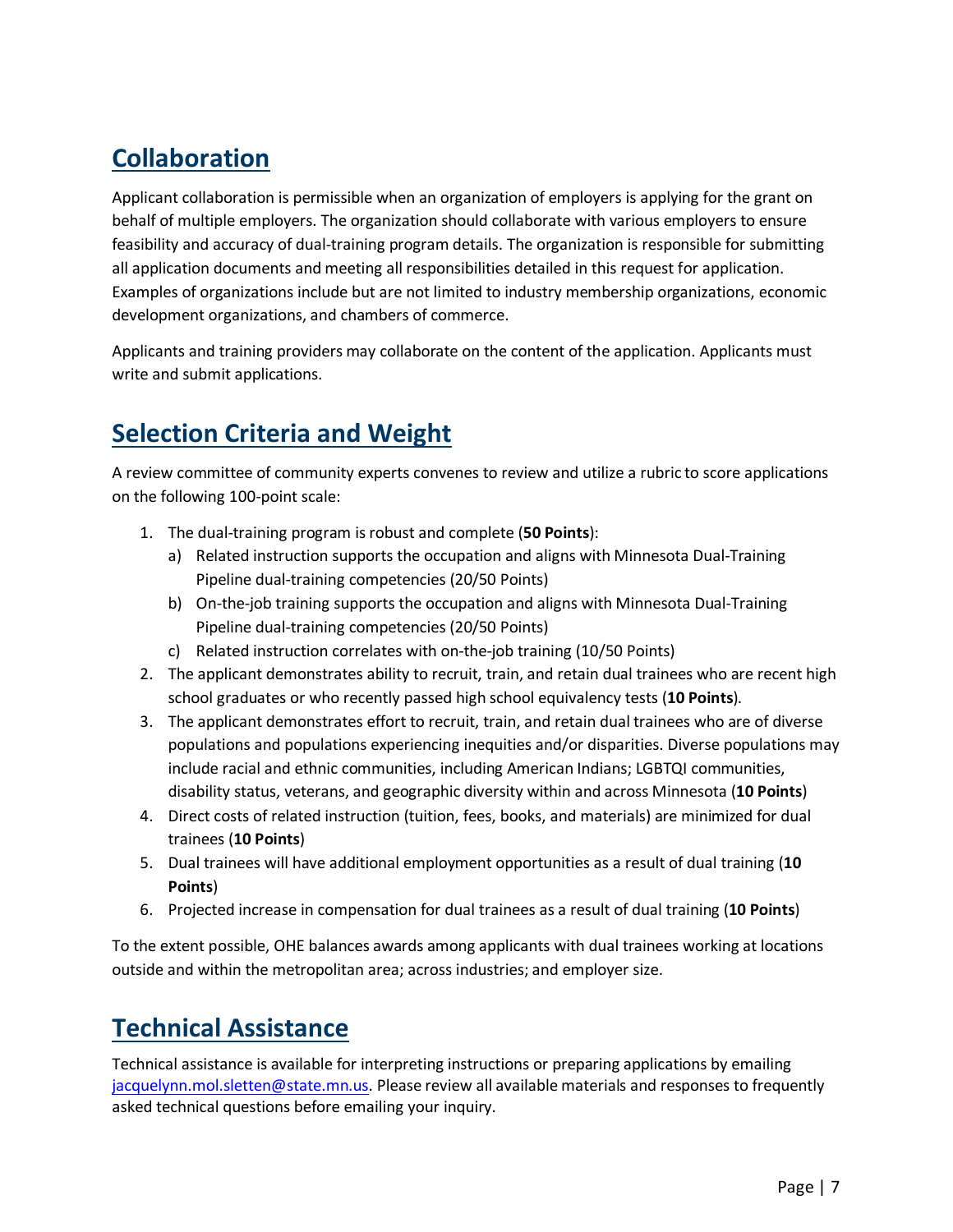Each week, OHE will post responses to frequently asked technical questions online here: [https://www.ohe.state.mn.us/mPg.cfm?pageID=2196.](https://www.ohe.state.mn.us/mPg.cfm?pageID=2196) Technical questions must be submitted no later than 4:00 p.m. central time, on April 1, 2022. This is in addition to the comprehensive frequently asked questions online here: [http://www.ohe.state.mn.us/sPages/faq.cfm.](http://www.ohe.state.mn.us/sPages/faq.cfm)

To ensure fair and equitable processing of applications, OHE will not review and/or comment on draft applications.

# <span id="page-10-0"></span>**Application Content**

Applicants must submit all application content by the deadline date for OHE to consider the application as complete. OHE does not discriminate on the basis of preference in the admission or access to, or treatment or employment, in its programs or activities. OHE will provide applicants with application materials in an alternative format.

#### <span id="page-10-1"></span>**Part 1 - Application**

The Application is available online: [https://www.ohe.state.mn.us/ssl/DTG/ind\\_app.cfm.](https://www.ohe.state.mn.us/ssl/DTG/ind_app.cfm)

The format and content of the Application is available online: [http://www.ohe.state.mn.us/mPg.cfm?pageID=2196.](http://www.ohe.state.mn.us/mPg.cfm?pageID=2196)

Applicants are required to provide general information on the application. Applicants may submit an application for multiple occupations. However, applicants applying for multiple industries must submit one application per industry. Applicants cannot revise industries, occupations, or training providers after the application deadline.

### <span id="page-10-2"></span>**Part 2 - Application Documents**

- Dual-Training Program Outline
- Training Provider Selection

#### <span id="page-10-3"></span>**Dual-Training Program Outline**

The format and content of the Dual-Training Program Outline is available online: [https://www.ohe.state.mn.us/mPg.cfm?pageID=2196.](https://www.ohe.state.mn.us/mPg.cfm?pageID=2196)

The Dual-Training Program Outline is essential to the application process. The outline directly correlates with the selection criteria. Applicants should be clear and concise in their responses.

<span id="page-10-4"></span>Applicants may attach *minimal* graphs and charts to enhance the content of the outline.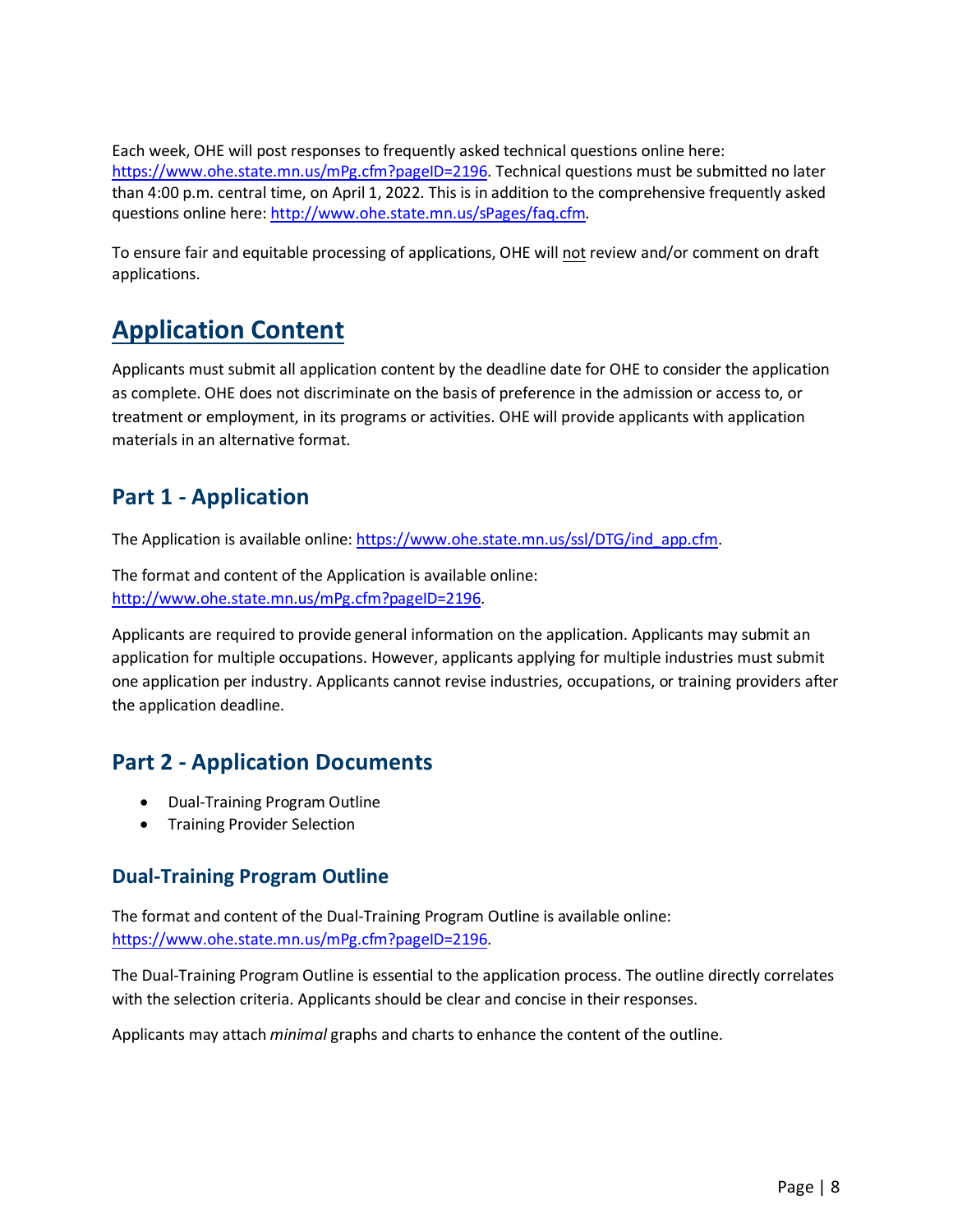#### **Training Provider Selection**

The format and content of the Training Provider Selection is available online: [https://www.ohe.state.mn.us/mPg.cfm?pageID=2196.](https://www.ohe.state.mn.us/mPg.cfm?pageID=2196)

Grantees will be required to have training agreements with all training providers, listed on applications, prior to the execution of grant contracts. Applicants cannot revise training providers after the application deadline.

To ensure integrity, compliance with conflict of interest requirements, accessibility, equal opportunity and transparency, applicants must follow a training provider selection process that meets the spirit and intent of fair, open, and competitive bidding. Documentation supporting the training provider selection process must accompany all DTG applications.

LIMITED EXCEPTION WITH APPROVAL: Only previous grantees with dual-trainee populations who are continuing their dual-training programs with the **same** training providers for completion of their **same** programs are exempt from this requirement. Applicants must contact OHE prior to submitting applications to obtain approval for this exception.

Training provider selection process requirements are listed below based upon applicant's type of employer or organization of employers:

#### *For-Profit Organization, Non-Governmental Organizations and Tribal Sovereign Nations*

For-profit Organizations, Non-Governmental (non-profit) Organizations and Tribal Sovereign Nation applicants must complete all of the following:

**Step 1** - Determine and document training provider selection criteria (examples: competencies, costs, location, format)

**Step 2** - Gather a minimum of three verbal quotes or bids (per occupation) from training providers OR select training providers from the Targeted Vendors List

- o State Department of Administration's Certified Targeted Group, Economically Disadvantaged and Veteran-Owned Vendor List <http://www.mmd.admin.state.mn.us/process/search/>
- o Metropolitan Council's Targeted Vendor list: Minnesota Unified Certification Program <https://mnucp.metc.state.mn.us/>
- $\circ$  Small Business Certification Program through Hennepin County, Ramsey County, and City of St. Paul: Central Certification Program [https://www.stpaul.gov/departments/human-rights-equal-economic](https://www.stpaul.gov/departments/human-rights-equal-economic-opportunity/contract-compliance-business-development/central)[opportunity/contract-compliance-business-development/central](https://www.stpaul.gov/departments/human-rights-equal-economic-opportunity/contract-compliance-business-development/central)

**Step 3** - Select training providers based upon documented criteria. The selection process must be completed by a group of two or more organization applicant members

**Step 4** - Submit application document: Training Provider Selection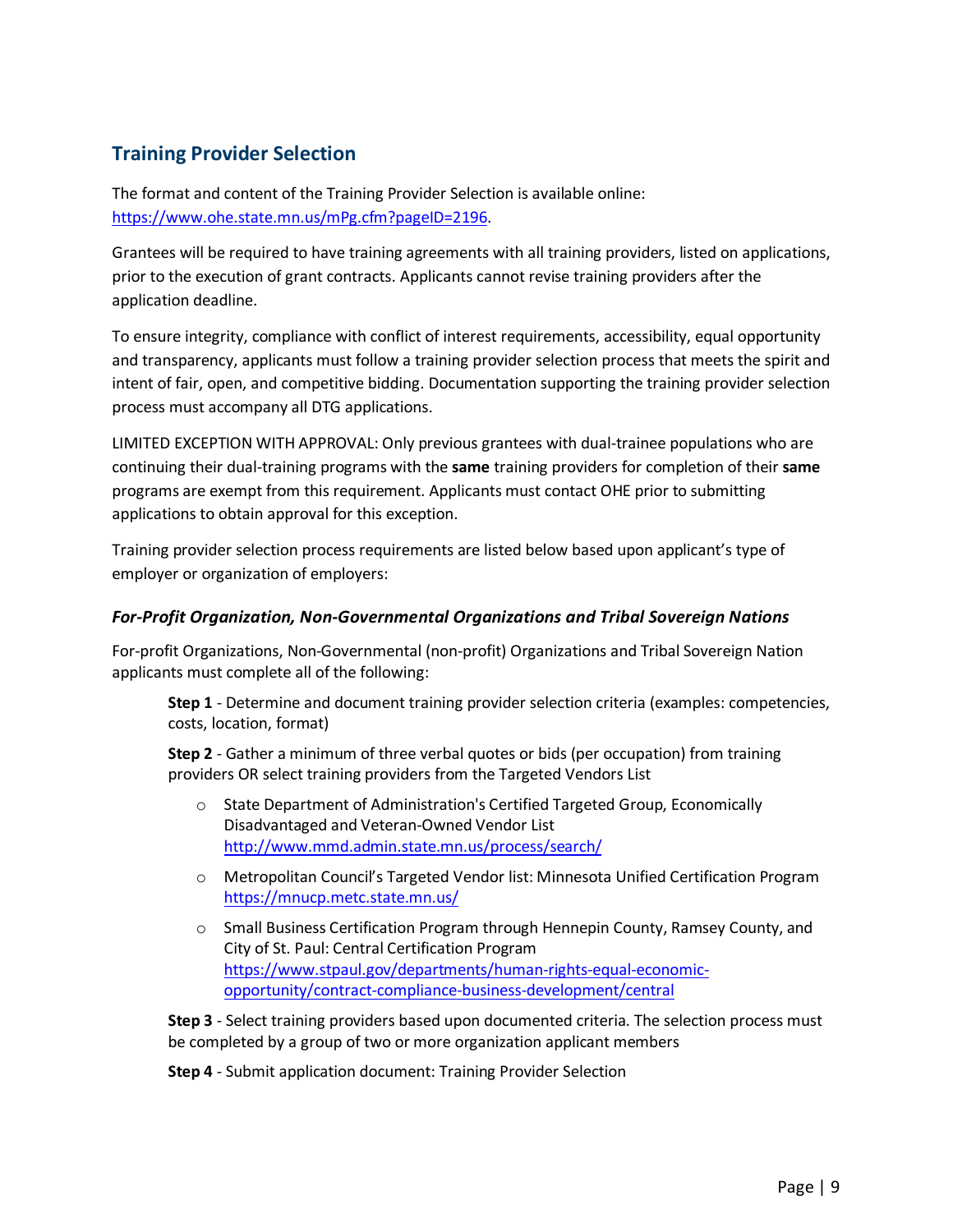#### *Municipalities*

Municipalities include Minnesota State Colleges and Universities system. Municipality applicants must complete all of the following:

**Step 1** - Determine and document training provider selection criteria (examples: competencies, costs, location, format)

**Step 2** - Follow the contracting and bidding requirements in the Uniform Municipal Contracting Law as defined in Minnesota Statutes 471.345 Uniform Municipal Contracting Law [\(https://www.revisor.mn.gov/statutes/cite/471.345\)](https://www.revisor.mn.gov/statutes/cite/471.345)

**Step 3** - Submit application document: Training Provider Selection

Municipalities are encouraged to use Targeted Vendor Lists and/or utilize procurement from economically disadvantaged persons as defined in Minnesota Statutes 471.345 Uniform Municipal Contracting Law, Subdivision 8 [\(https://www.revisor.mn.gov/statutes/cite/471.345\)](https://www.revisor.mn.gov/statutes/cite/471.345).

#### *State Agency*

State Agency applicants must complete all of the following:

**Step 1** - Determine and document training provider selection criteria (examples: competencies, costs, location, format)

**Step 2** - Follow State Procurement Law as defined in Minnesota Chapter 16C [\(https://www.revisor.mn.gov/statutes/cite/16C\)](https://www.revisor.mn.gov/statutes/cite/16C). Contact Authority for Local Purchase Management Team [\(http://www.mmd.admin.state.mn.us/mn06003.asp\)](http://www.mmd.admin.state.mn.us/mn06003.asp) for technical assistance.

**Step 3** - Submit application document: Training Provider Selection

#### *ALL Applicants*

All applicants must:

- Not contract with vendors/training providers who are suspended or debarred in MN: <http://www.mmd.admin.state.mn.us/debarredreport.asp>
- Maintain written standards of conduct covering conflicts of interest and governing the actions of its employees engaged in the selection, award and administration of contracts
- Follow prevailing wage requirements for projects that include construction work of \$25,000 or more per Minnesota Statutes 177.41 State Projects and State Highway Construction [\(https://www.revisor.mn.gov/statutes/cite/177.41\)](https://www.revisor.mn.gov/statutes/cite/177.41)

### <span id="page-12-0"></span>**Part 3 - Applicable Application Documents**

Additional application documents are reserved for applicants with annual gross revenue below \$25,000,000 during the previous calendar year, applicants who are non-governmental organizations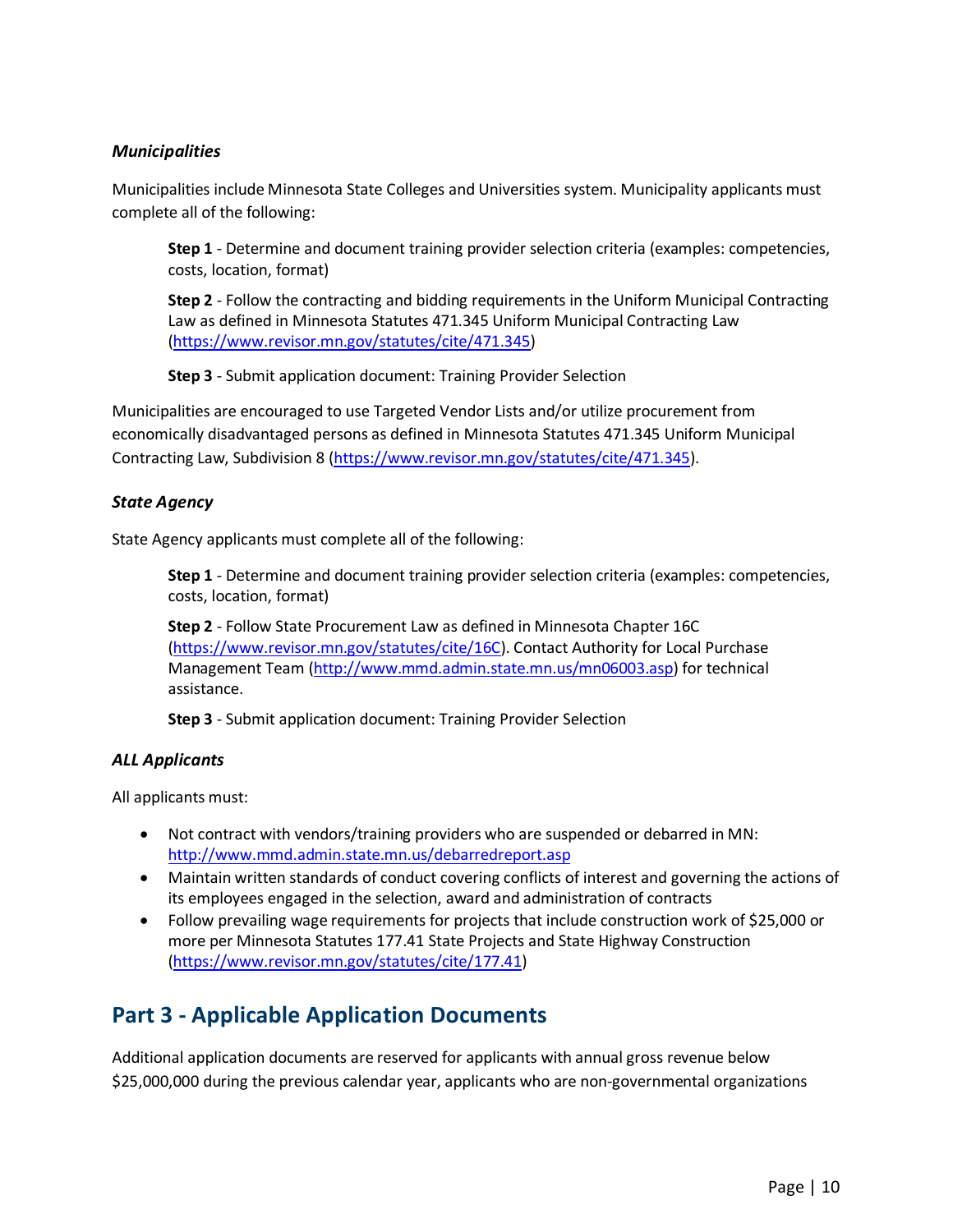(non-profits), and/or applicants with training providers who operate legally in Minnesota through an exemption.

- Financial Review Process
- Application for Exemption from Licensure

#### <span id="page-13-0"></span>**Financial Review Process**

#### *All Applicants*

All applicants with annual gross revenue **below \$25,000,000** during the previous calendar year and choosing not to participate in providing 25% toward training providers' charges for training, must submit financial documentation to OHE for review. Documentation must clearly show dates of **January 1, 2021 through December 31, 2021**. Examples of documentation are recent certified audits or accounting records signed by accounting management.

#### *Non-Governmental Organizations*

All Non-Governmental Organizations (non-profit) applying for grants in the state of Minnesota must undergo a financial review prior to a grant award made of **\$25,000** and higher. In order to comply with Office of Grants Management Policy 08-06, Financial Review of Nongovernmental Organizations, please submit one of the following documents with your application, based on the following criteria:

- Grant applicants with annual income of **under \$50,000**, or who have not been in existence long enough to have a completed IRS Form 990 or audit should submit their most recent boardreviewed financial statements.
- Grant applicants with total annual revenue of **\$50,000 or more and less than \$750,000** should submit their most recent IRS Form 990.
- Grant applicants with total annual revenue of **over \$750,000** should submit their most recent certified financial audit.

#### <span id="page-13-1"></span>**Application for Exemption from Licensure**

The format and content of the Application for Exemption from Licensure is available online at [https://www.ohe.state.mn.us/mPg.cfm?pageID=2196.](https://www.ohe.state.mn.us/mPg.cfm?pageID=2196)

All training providers must operate legally in Minnesota. Please review the [Eligible Training Provider](#page-5-2) section of this request for application for a list of legal operation statuses. This is a State statute governed through administrative rules in an effort to ensure consumer protection for those individuals participating in training and safeguard funding provided by the State. More information to determine status is available online at [http://www.ohe.state.mn.us/mPg.cfm?pageID=197.](http://www.ohe.state.mn.us/mPg.cfm?pageID=197)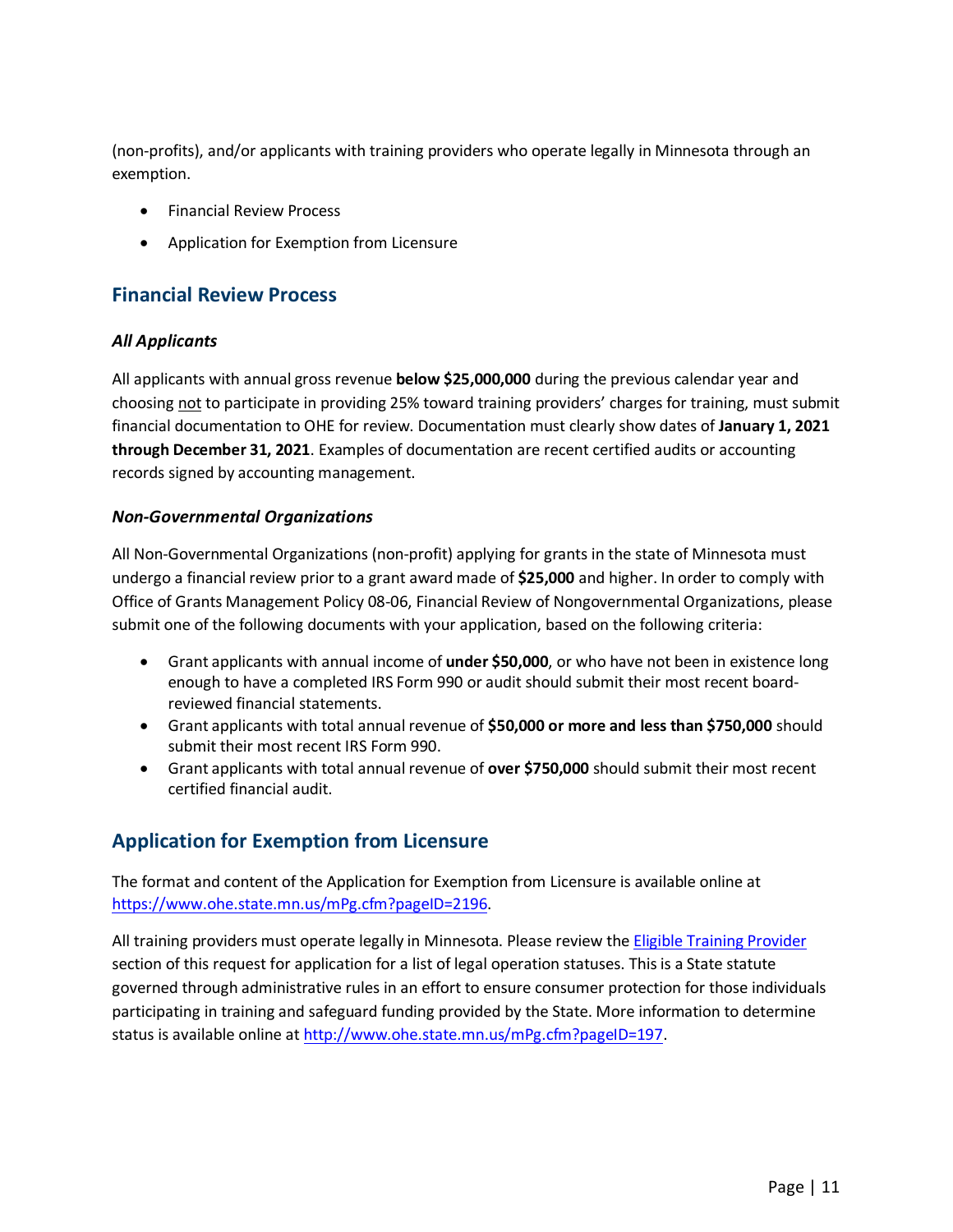Training providers who do not have a valid exemption certificate and who may be exempt from licensing requirements are required to complete the application document: Application for Exemption from Licensure.

Training providers with valid exemption certificates do not need to take further action.

# <span id="page-14-0"></span>**Application Submission**

OHE must receive all application content no later than 11:59 p.m. central time, on April 12, 2022

Late or incomplete applications will not be considered. The applicant will incur all costs incurred in applying to this request for application. By submission of application content, the applicant affirms the information provided is true, correct and reliable for purposes of evaluation for a potential grant award. The submission of inaccurate or misleading information may be grounds for disqualification.

Submit application content via email: jacquelynn.mol.sletten@state.mn.us

# <span id="page-14-1"></span>**Review Process and Timeline**

OHE in collaboration with DLI will ensure applicants meet all eligibility requirements. If requirements are not met, the application will not be submitted to the review committee.

The review committee will evaluate all eligible and complete applications received by the deadline.

OHE will review all committee recommendations and is responsible for award decisions. *The award decisions of OHE are final and not subject to appeal.*

Request for Application posted on the OHE website: March 8, 2022 Application Writing Workshop (1:00 p.m. to 3:00 p.m. central time): March 10, 2022 Application Writing Workshop (10:00 a.m. to 12:00 p.m. central time): March 23, 2022 Applications due no later than 11:59 p.m. central time: April 12, 2022 Committee begins review of applications: April 25, 2022 Committee recommendations submitted for review: May 16, 2022 Applicants notified: May 20, 2022 Grantees publicly announced: May 24, 2022 Mandatory Orientation (10:00 a.m. to 12:00 p.m. central time): June 1, 2022 OR Mandatory Orientation (2:00 p.m. to 4:00 p.m. central time): June 9, 2022 Prepare grant documents: June 2022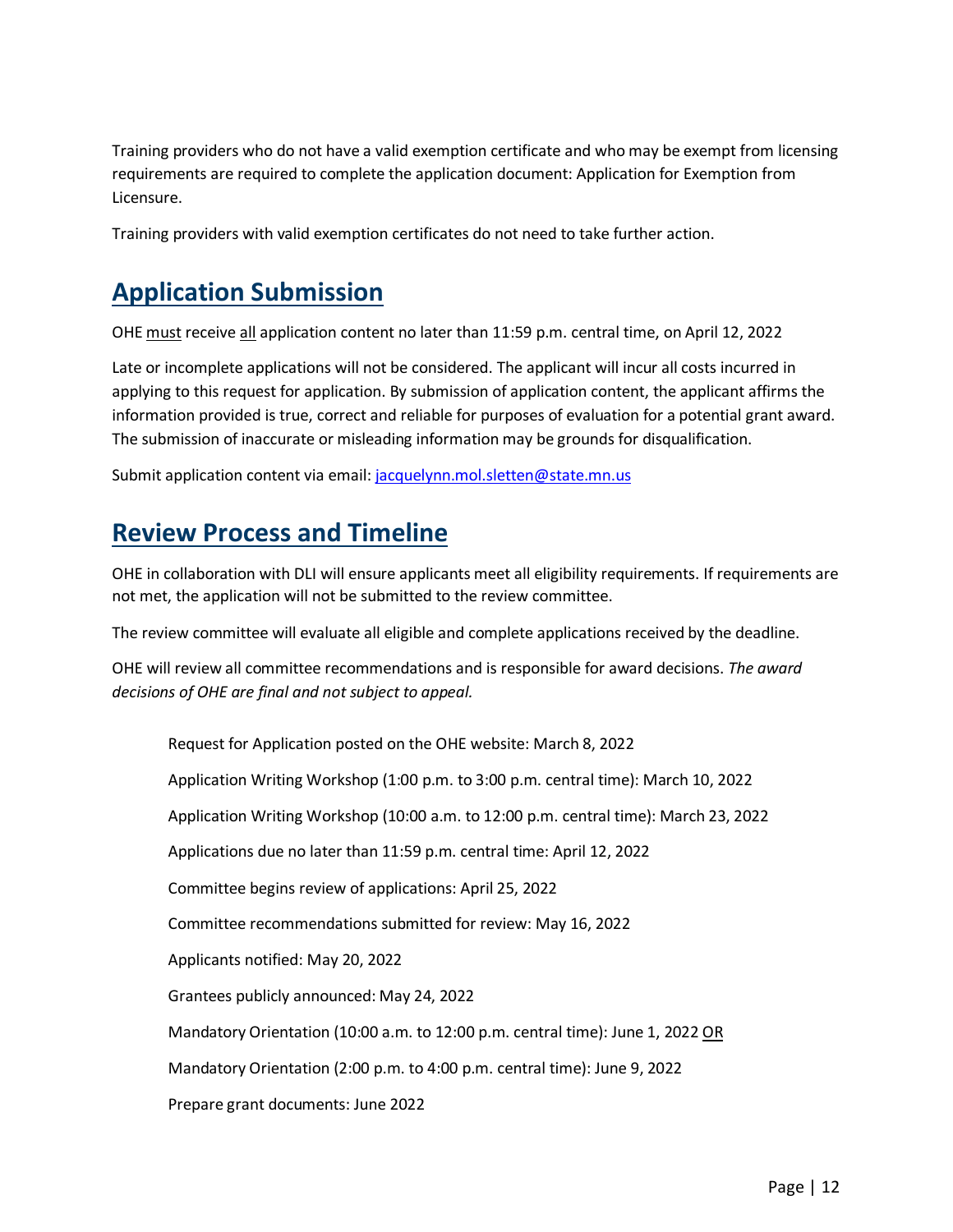Sign grant contracts: July 2022

Begin dual-training program: August 2022

# <span id="page-15-0"></span>**Conflicts of Interest**

OHE takes steps to prevent individual and organizational conflicts of interest, in reference to applicants, reviewers, and administrators per Minnesota Statutes 16B.98 Grants Management Process [\(https://www.revisor.mn.gov/statutes/cite/16B.98\)](https://www.revisor.mn.gov/statutes/cite/16B.98) and Conflict of Interest Policy for State Grant-Making [\(http://www.mn.gov/admin/images/grants\\_policy\\_08-01.pdf\)](http://www.mn.gov/admin/images/grants_policy_08-01.pdf).

Organizational conflicts of interest occur when:

- A grantee or applicant is unable or potentially unable to render impartial assistance or advice to OHE due to competing duties or loyalties
- A grantee's or applicant's objectivity in carrying out the grant is or might be otherwise impaired due to competing duties or loyalties

In cases where a conflict of interest is in question or disclosed, the grantees or applicants will be notified and actions may be pursued, including but not limited to, revising the grant work plan or grantee duties to mitigate the risk, requesting parties to submit an organizational conflict of interest mitigation plan, disqualification from eligibility for the grant award, amending the grant, or termination of the grant contract agreement.

# <span id="page-15-1"></span>**Public Data**

Per Minnesota Statutes 13.599 Grants [\(https://www.revisor.mn.gov/statutes/cite/13.599\)](https://www.revisor.mn.gov/statutes/cite/13.599),

- Names and addresses of grant applicants and amount requested will be public data once proposal responses are opened.
- All remaining data in proposal responses (except trade secret data as defined and classified in Minnesota Statutes 13.37 General Nonpublic Data [\(https://www.revisor.mn.gov/statutes/cite/13.37\)](https://www.revisor.mn.gov/statutes/cite/13.37) will be public data after the evaluation process is completed (for the purposes of this grant, when all grant contract agreements have been fully executed).
- All data created or maintained by OHE as part of the evaluation process (except trade secret data as defined and classified in Minnesota Statutes 13.37 General Nonpublic Data) will be public data after the evaluation process is complete (for the purposes of this grant, when all grant agreements have been fully executed).

# <span id="page-15-2"></span>**Grant Provisions**

2021 Minnesota Statute 136A.246; 175.45: [https://www.revisor.mn.gov/statutes/cite/136A.246%20](https://www.revisor.mn.gov/statutes/cite/136A.246)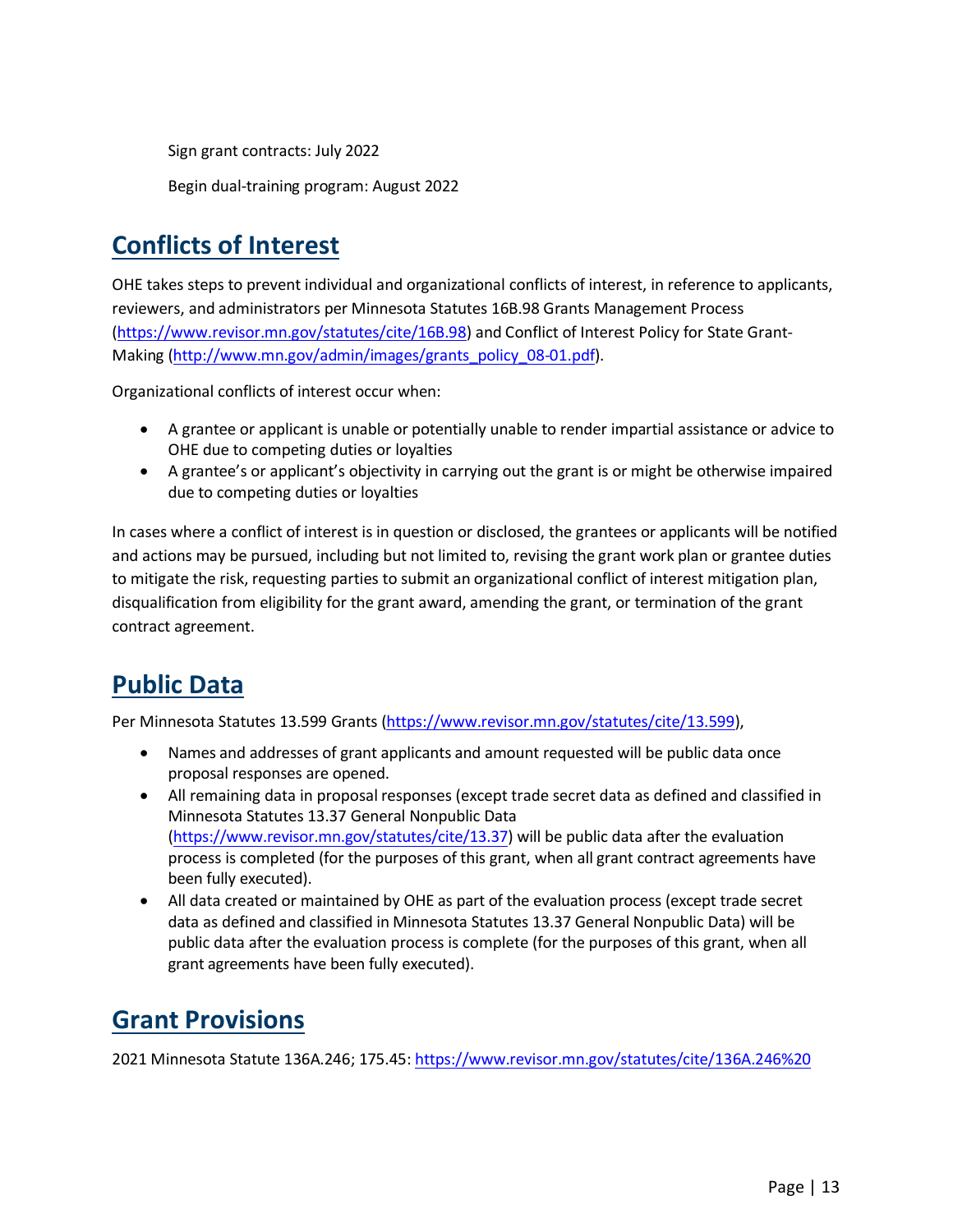Total appropriation for DTG during Fiscal Year 2022 was \$2,000,000. Of the appropriation, up to an allocation of \$100,000 is for agency administrative costs. The total amount remaining for grant awards is \$1,900,000.

This is the eleventh release of the request for application. Based upon current grant utilization among grantees and received allocations, up to \$2,500,000 is available for this grant round. Any future grant rounds will be contingent upon available funds. The intention is to award as many grants as possible within the means of available funds. The maximum individual grant award is \$150,000 per applicant with a \$6,000 per dual trainee maximum.

Office of Grants Management – Grant contract agreement templates are available for review online at [https://mn.gov/admin/government/grants/policies-statutes-forms/.](https://mn.gov/admin/government/grants/policies-statutes-forms/)

### <span id="page-16-0"></span>**Frequently Asked Questions**

The online Frequently Asked Questions [\(http://www.ohe.state.mn.us/sPages/faq.cfm\)](http://www.ohe.state.mn.us/sPages/faq.cfm) provides an overview of some of the requirements, terms, and conditions of this funding opportunity.

Refer to the [Review Process and Timeline](#page-14-1) section of this document for dates of Application Writing Workshop hosted virtually by OHE.

#### <span id="page-16-1"></span>**Expenditures**

Allowable grant expenditures are limited to training provider costs directly required by training providers:

- Tuition
- Fees
- Required books
- Required materials

Unacceptable expenditures include but are not limited to:

- Coursework already reimbursed through the grant
- Test-out fees
- Prior learning credit fees
- Credit conversion fees
- Exams not associated with courses
- Re-certification courses and/or exams
- On-the-job training
- Mileage reimbursement
- Lodging
- Meals
- Program infrastructure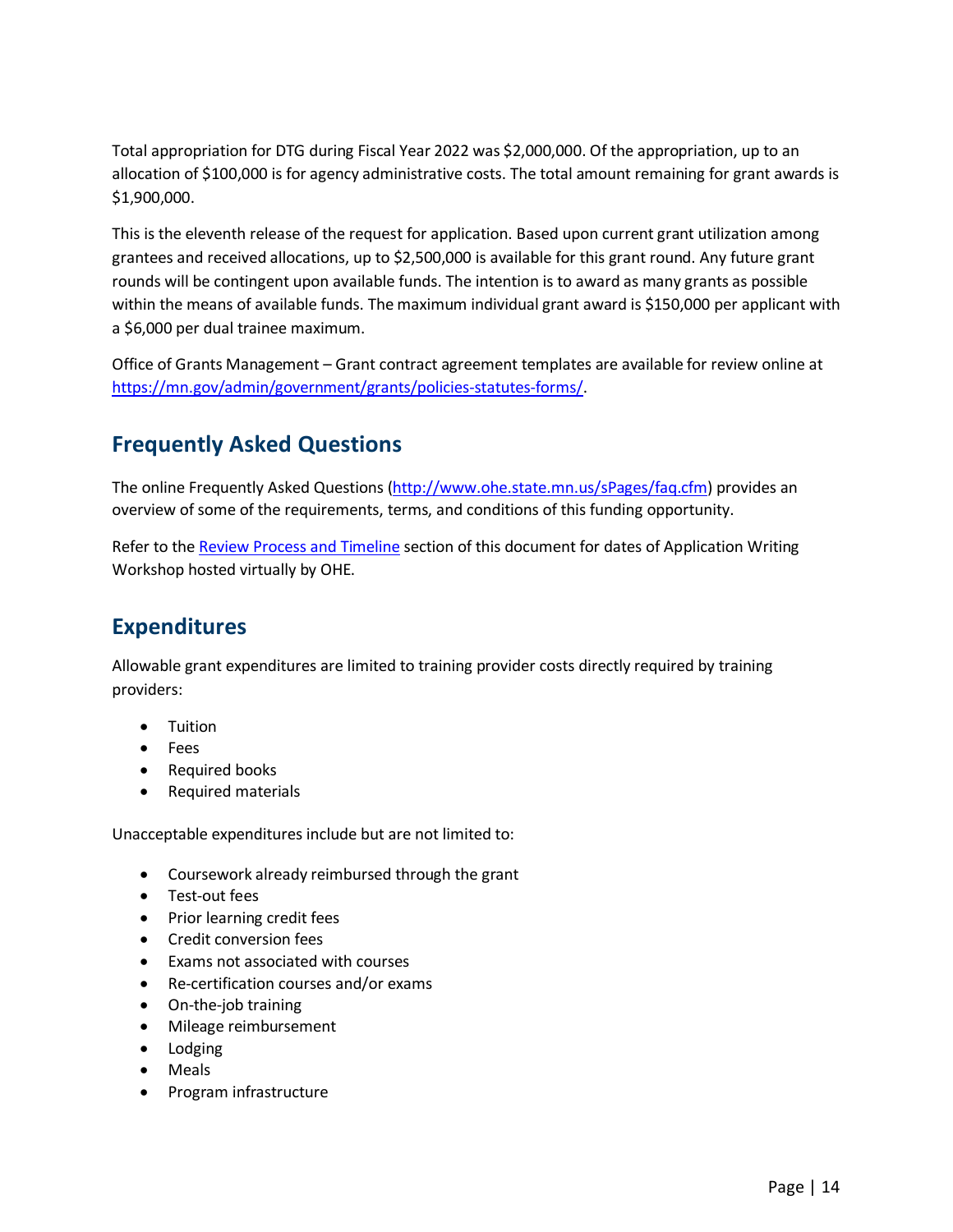• Administrative staff

#### <span id="page-17-0"></span>**Orientation**

Following award notification, OHE hosts mandatory two-hour orientation virtually for the (1) grantee and (2) grantee employer partners. Grantee employer partners include employers participating in the grant through a grantee who is considered an organization. Training providers are encouraged but not required to attend orientation. The purpose of orientation is to prepare grantees for the grant process and encourage strategic planning.

### <span id="page-17-1"></span>**Training Agreement**

The format and content of the Training Agreement is available online at [https://www.ohe.state.mn.us/mPg.cfm?pageID=2196.](https://www.ohe.state.mn.us/mPg.cfm?pageID=2196)

A grantee must submit a Training Agreement for each training provider included in the application following award notification and prior to executing a grant contract with OHE. A grantee continuing instruction with a training provider, who participated in a previous DTG round, must also submit a new Training Agreement. Training Agreements are associated with individual grant contracts; therefore, do not carry-forward into future grant contracts.

The Training Agreement is not a legal contract between the applicant and training provider. The document is a means to acknowledge elements of planning for a dual-training program including, but not limited-to, program availability, student privacy policies, billing procedures, and DTG requirements. Applicants may pursue contracts with training providers, but are not required to do so by the DTG.

### <span id="page-17-2"></span>**Work Plan and Budget**

A grantee must complete and submit a Work Plan and Budget document following award notification and prior to executing a grant contract with OHE. The Work Plan and Budget includes detailed information about dual-trainee population, related instruction, individualized pathway plan, on-the-job training, and budget. Once the plan is approved, the grantee must consult with OHE prior to making any changes to the Work Plan and Budget.

### <span id="page-17-3"></span>**Dual Trainee Participation Agreement**

A dual trainee must complete and submit a Dual Trainee Participation Agreement prior to enrollment in a dual-training program. OHE will provide grantees with a link to the form to be distributed to dual trainees. The first purpose of the agreement is for a dual trainee to acknowledge and approve the release of information among the grantee, training provider, and OHE. The second purpose of the agreement is to gather data for evaluation of the program.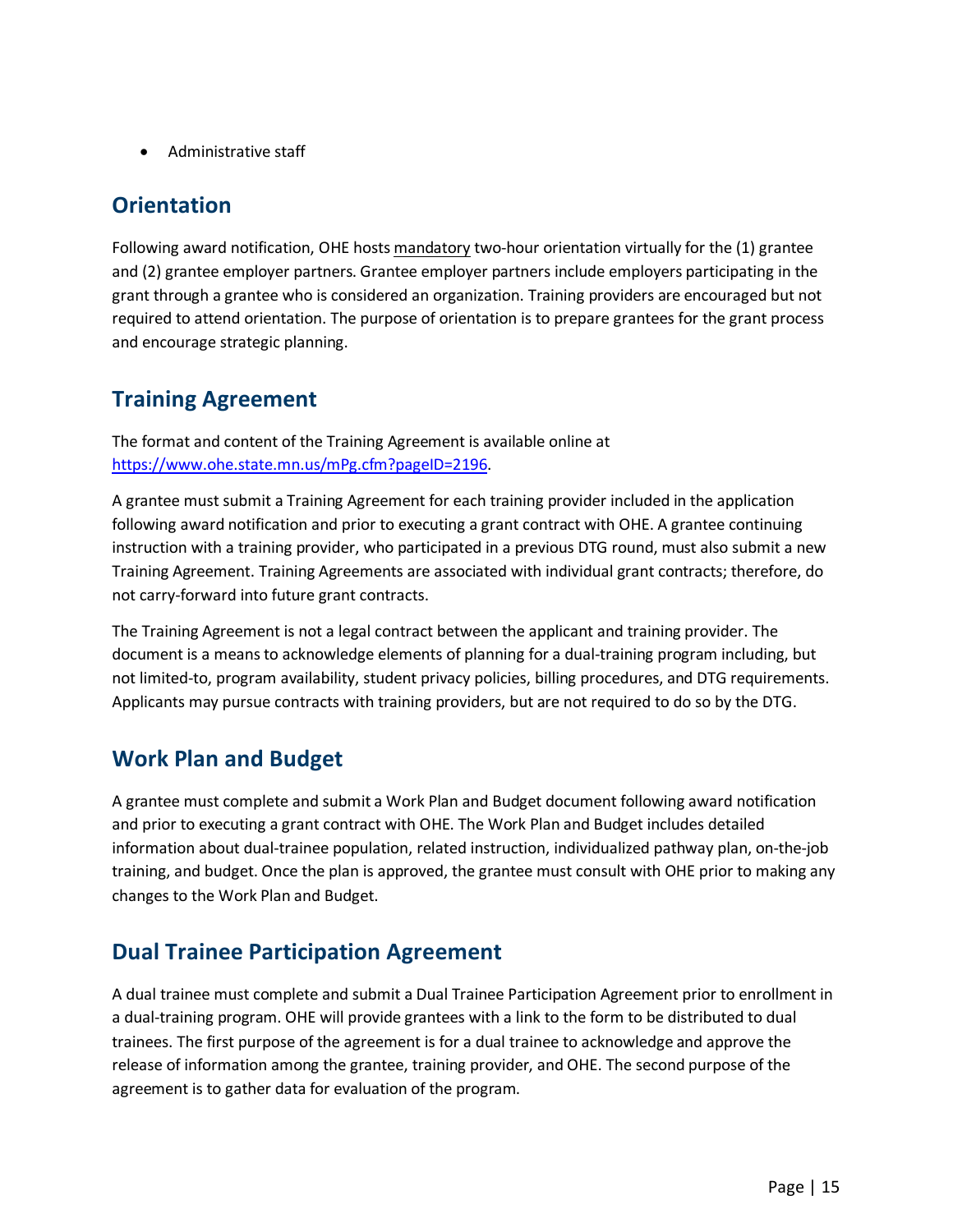The Dual Trainee Participation Agreement does request Social Security number information. Disclosure of the Social Security number is voluntary; however, failure to submit the Social Security number may prevent further processing of the agreement. A dual trainee cannot continue with a dual-training program through the DTG without a valid Dual Trainee Participation Agreement.

### <span id="page-18-0"></span>**Financial Aid Applications**

A dual trainee attending a Federal Pell and/or Minnesota state grants eligible programs must complete the Free Application for Federal Student Aid (FAFSA [https://studentaid.gov/h/apply-for-aid/fafsa\)](https://studentaid.gov/h/apply-for-aid/fafsa) or Minnesota state financial aid application [\(http://www.ohe.state.mn.us/mPg.cfm?pageID=2065\)](http://www.ohe.state.mn.us/mPg.cfm?pageID=2065) prior to a grantee receiving reimbursement through grant. For the best interest of the dual trainee, financial aid applications should be completed as soon as possible to secure potential funding sources.

If a dual trainee qualifies for grants through financial aid applications, the grantee must still pay the full cost of related instruction before aid, within the means of the grant. This may result in the dual trainee receiving a financial aid refund directly from the training provider. In the circumstance that a dual trainee is receiving financial aid or outside funding that must be applied directly to tuition and fees, please contact OHE to discuss options related to participation through the DTG.

#### <span id="page-18-1"></span>**Business with the State**

A grantee must register as a vendor with the State of Minnesota's SWIFT System [\(https://supplier.systems.state.mn.us/psc/fmssupap/SUPPLIER/ERP/c/NUI\\_FRAMEWORK.PT\\_LANDINGP](https://supplier.systems.state.mn.us/psc/fmssupap/SUPPLIER/ERP/c/NUI_FRAMEWORK.PT_LANDINGPAGE.GBL) [AGE.GBL\)](https://supplier.systems.state.mn.us/psc/fmssupap/SUPPLIER/ERP/c/NUI_FRAMEWORK.PT_LANDINGPAGE.GBL) prior to executing a grant contract with OHE. The grantee's federal tax identification number is required to complete registration. Contracts and grant reimbursement will be processed through the SWIFT vendor portal. Grantees who are already registered as vendors but do not remember information, should contact Minnesota Management and Budget (MMB) vendor helpline at (651) 201- 8106 or [efthelpline.mmb@state.mn.us.](mailto:efthelpline.mmb@state.mn.us)

#### <span id="page-18-2"></span>**Grant Contract**

<span id="page-18-3"></span>A grantee must have an effective contract prior to the start of a dual-training program. The authorized representative of the grantee and financial services staff of OHE must sign the grant contract through an electronic system as determined by the Agency. The grant becomes effective when the grant contract agreement is fully executed, the contract has reached the effective date, and the State's Authorized Representative has notified the grantee that work may commence. Grantees can only incur eligible expenditures upon the grant contract effective or execution date, whichever is later. Expenditures incurred prior are not eligible for reimbursement through the grant.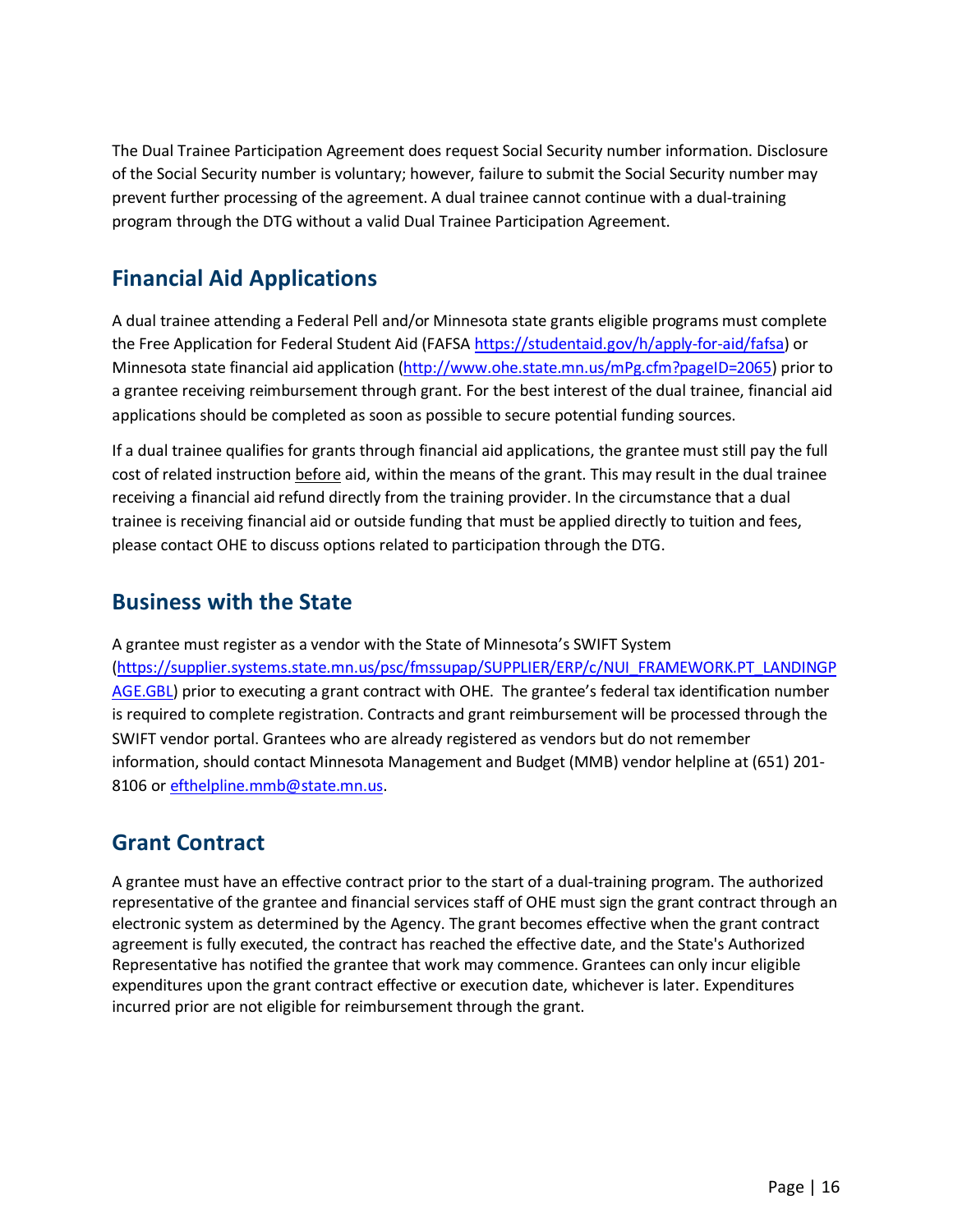# **Accountability and Reporting**

#### <span id="page-19-0"></span>**Grant Payments**

Per Office of Grants Management Policy 08-08, OHE will process payment requests through a method of reimbursement. All grantee requests for reimbursement must correspond to the approved grant budget. OHE will review each request for reimbursement against the approved grant budget, grant expenditures to-date and the latest grant report before approving payment. Grant payments shall not be made on grants with past due reports unless OHE has given the grantee a written extension.

OHE will reimburse grantees only for eligible expenditures of related instruction costs of tuition, fees, required books, and required materials not to exceed the grant award and \$6,000 annual limit per dual trainee. OHE will not reimburse any travel and subsistence expenses actually and necessarily incurred by the applicant as a result of applying for, being awarded a grant, or through the grant period.

Grantees must submit the following items to request reimbursement **no later than 30 days** after the end of a term or set of courses:

- Invoice
	- o Dual trainee name
	- o Related instruction course names
	- o Related instruction total cost
	- o If applicable, 25% of related instruction cost covered by grantee
	- o If applicable, related instruction cost covered by dual trainee
	- o Related instruction cost charged to the grant
- Supporting Documents
	- o Invoice from training provider to grantee
	- o Dual trainee course schedule
	- o Proof of payment from grantee to training provider

OHE reserves the right to request additional documentation for verification of reimbursement. Grantees must respond and complete follow-up items within 60 days of requesting reimbursement. OHE will promptly issue payment to a grantee within 30 days of receiving all required reimbursement documents.

OHE may approve alternative method of payment, if a grantee is unable to pay the training provider in advance based upon documentation of financial limitation. Also, the training provider must be capable and willing to invoice OHE. Please contact OHE for further details.

#### <span id="page-19-1"></span>**Grant Reporting**

All grantees are required to submit one data report to OHE upon completion of the grant contract period or one-year period (whichever comes first). In the instance of a grant extension, a grantee may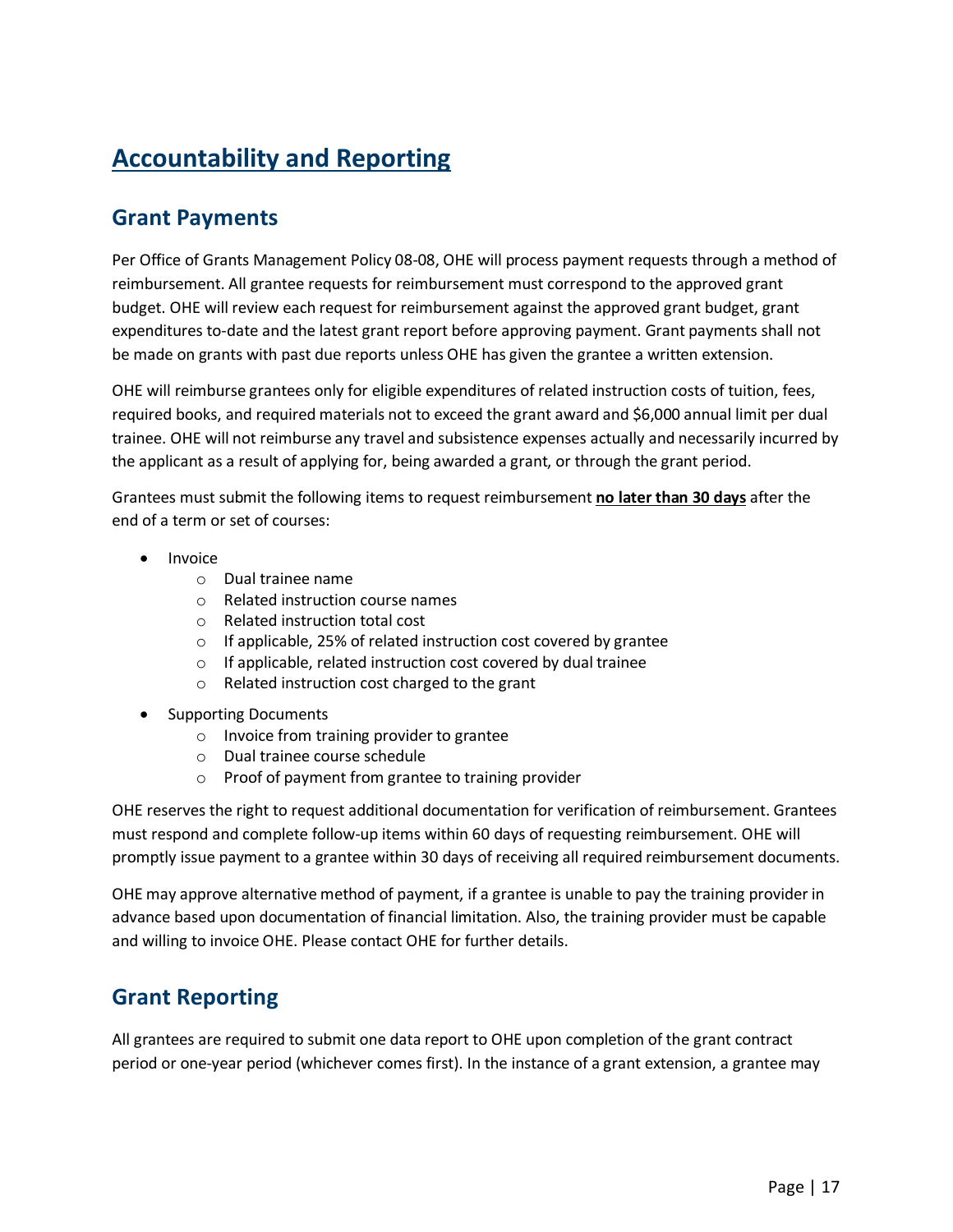be required to submit reports multiple times throughout the grant contract period. The estimated report deadline is **September 2023**. OHE will inform grantees of the report content and format.

IMPORTANT - Grant reimbursement and future DTG application eligibility is contingent upon fulfillment of reporting requirements.

#### <span id="page-20-0"></span>**Grant Monitoring**

Minnesota Statutes 16B.97 and Office of Grants Management Policy 08-10 Grant Monitoring require the following:

- One monitoring visit during the grant period on all state grants of \$50,000 and higher
- Annual monitoring visits during the grant period on all grants of \$250,000 and higher
- Conducting a financial reconciliation of grantee's expenditures at least once during the grant period on grants of \$50,000 and higher. For this purpose, the grantee must make expense receipts, employee timesheets, invoices, and any other supporting documents available upon request by the State.

In circumstances of OHE not being required to monitor a grantee based upon the above scenarios, OHE will consider requests from grantees to conduct monitoring services.

OHE will base monitoring schedules upon the availability of staff and grantee. To the extent possible, monitoring will be conducted at the location of the grantee and will occur within six months of the contract effective date.

IMPORTANT - Grant reimbursement and future DTG application eligibility is contingent upon fulfillment of reporting requirements.

#### <span id="page-20-1"></span>**Audits**

Per Minnesota Statutes 16B.98 Grants Management Process, Subdivision 8 [\(https://www.revisor.mn.gov/statutes/cite/16B.98\)](https://www.revisor.mn.gov/statutes/cite/16B.98), the grantee's books, records, documents, and accounting procedures and practices of the grantee or other party that are relevant to the grant or transaction are subject to examination by the granting agency and either the legislative auditor or the state auditor, as appropriate. This requirement will last for a minimum of six years from the grant agreement end date, receipt, and approval of all final reports, or the required period of time to satisfy all state and program retention requirements, whichever is later.

#### <span id="page-20-2"></span>**Affirmative Action and Non-Discrimination**

A. The grantee agrees not to discriminate against any employee or applicant for employment because of race, color, creed, religion, national origin, sex, marital status, status in regard to public assistance, membership or activity in a local commission, disability, sexual orientation, or age in regard to any position for which the employee or applicant for employment is qualified